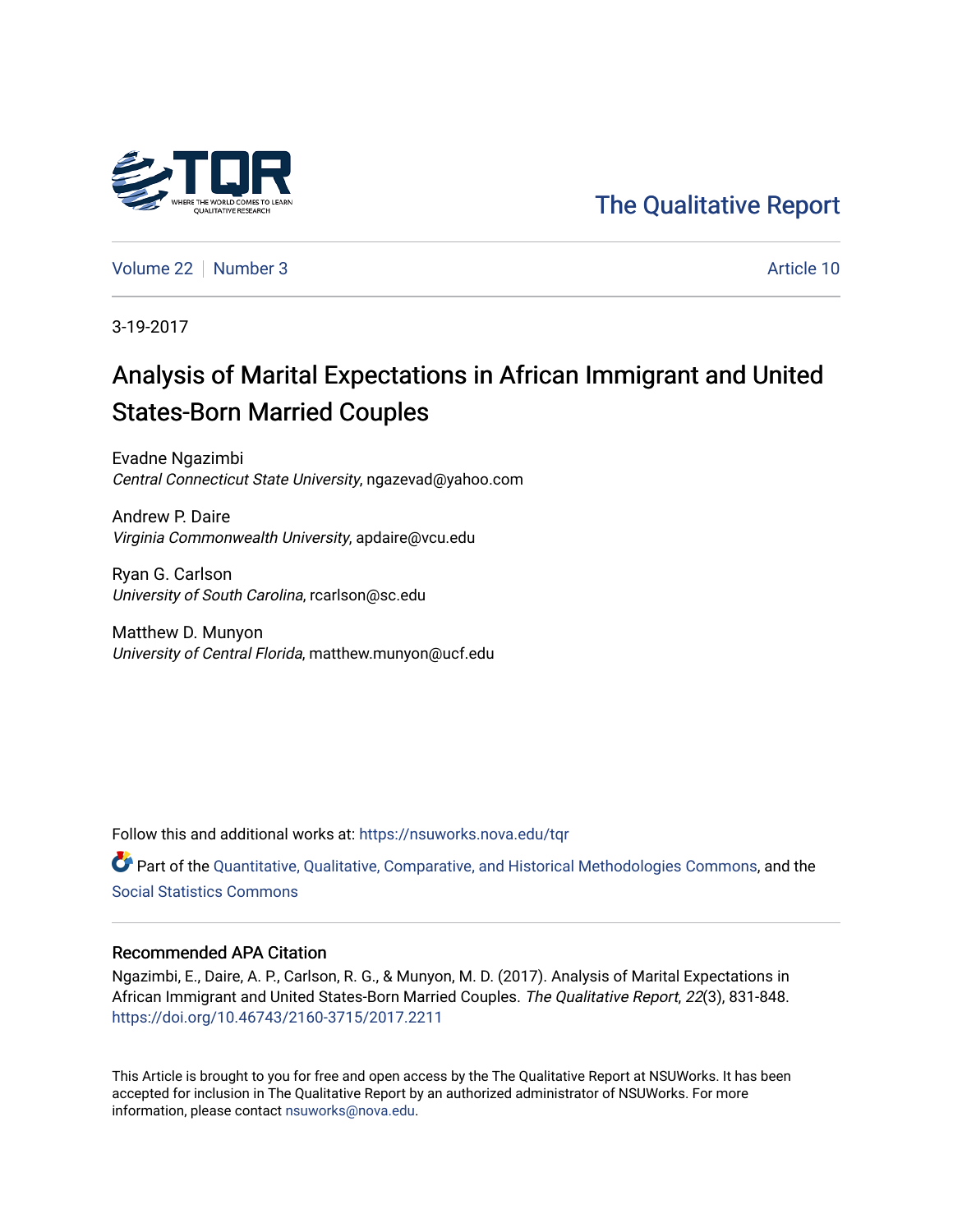

# Analysis of Marital Expectations in African Immigrant and United States-Born Married Couples

# Abstract

The current phenomenological qualitative study aimed to understand marital expectations in married African immigrants and United States-born (U.S.-born) married couples. Eighty-five African-born immigrant and U.S.-born couples from a predominately Seventh-day Adventist sample residing in the U.S. completed the Marital Expectations Questionnaire (MEQ). We analyzed data collected in response to the first question. Data analysis revealed 12 codes associated with four themes related to marital expectations: (a) Care and Support; (b) Love and affection (c) Commitment and (d) Shared Values. We present implications for marital relationships and future research.

# Keywords

Marital Expectations, African Marriages, Qualitative Research

#### Creative Commons License



This work is licensed under a [Creative Commons Attribution-Noncommercial-Share Alike 4.0 License](https://creativecommons.org/licenses/by-nc-sa/4.0/).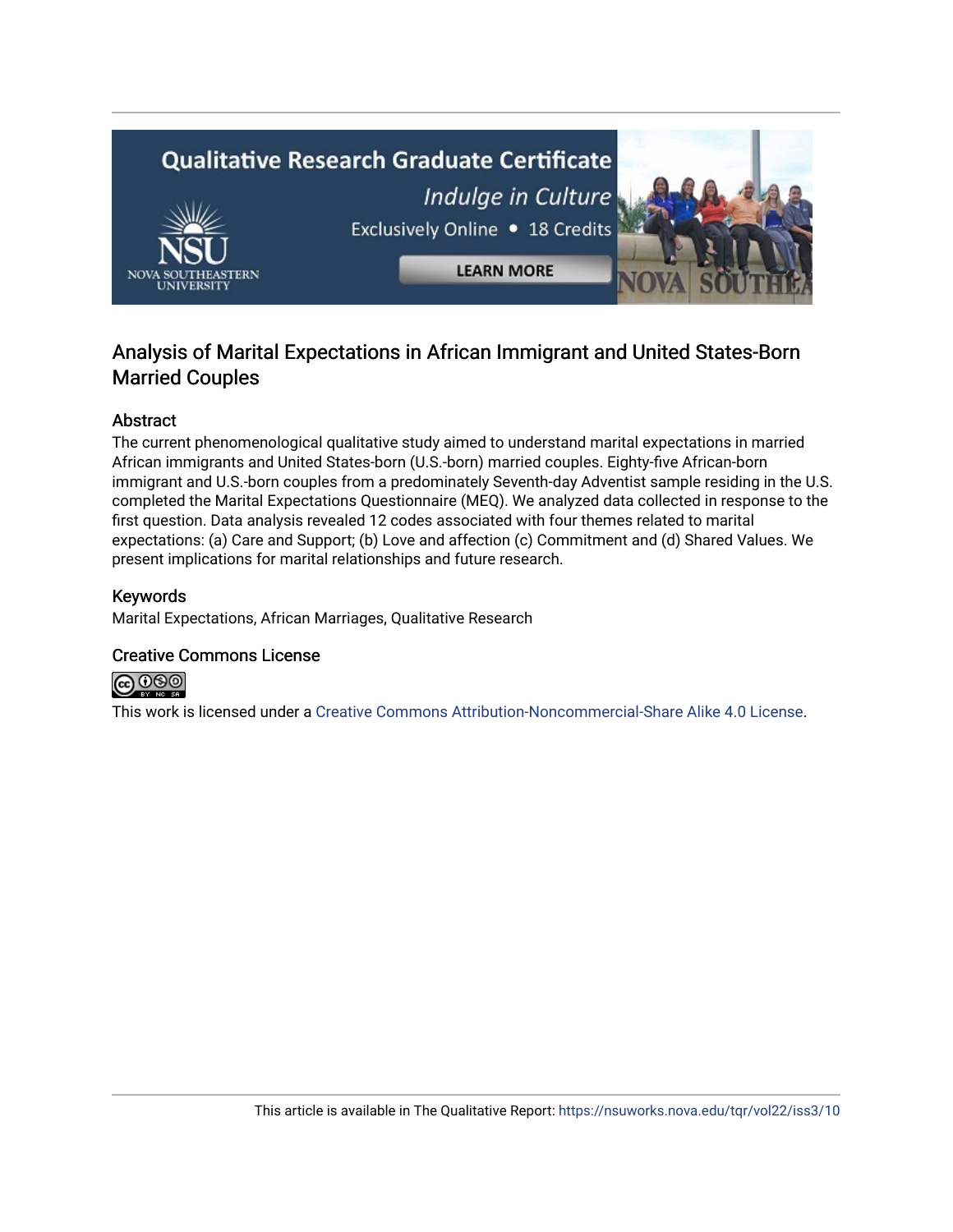

# **Analysis of Marital Expectations in African Immigrant and United States-Born Married Couples**

Evadne E. Ngazimbi Central Connecticut State University, New Britain, Connecticut, USA

Andrew P. Daire Virginia Commonwealth University, Richmond, Virginia, USA

Ryan G. Carlson University of South Carolina, Columbia, South Carolina, USA

Matthew D. Munyon University of Central Florida, Orlando, Florida, USA

*The current phenomenological qualitative study aimed to understand marital expectations in married African immigrants and United States-born (U.S.-born) married couples. Eighty-five African-born immigrant and U.S.-born couples from a predominately Seventh-day Adventist sample residing in the U.S. completed the Marital Expectations Questionnaire (MEQ). We analyzed data collected in response to the first question. Data analysis revealed 12 codes associated with four themes related to marital expectations: (a) Care and Support; (b) Love and affection (c) Commitment and (d) Shared Values. We present implications for marital relationships and future research. Keywords: Marital Expectations, African Marriages, Qualitative Research*

As population demographics continue to change in the United States, individuals are exposed to cultures different from theirs. Some of the demographics are influenced by the arrival of new immigrants. As part of acculturation, immigrants change the ways they view the world, and these changes affect various aspects of their lives, including their marriages.

Marital expectations seem to affect the experiences of individuals in marriages. The disappointment from unmet expectations of spouse's behavior change can affect one's appraisal of the behavior. Eventually, this behavior can negatively affect the marriage (Dixon, Gordon, Frousakis, & Schumm, 2012). Hall (2006) explored young adults' meanings of marriage and found that their expectations were based on belief systems built over time, some of which emanated from their childhood experiences in their families. Some of the marital expectations were that entry into marriage is a voluntary act for partners, including monogamy, and parenthood. The cited research indicated that marital expectations play an important role in how individuals experience marriages. In the following section we discuss marriages in the United States and Sub-Saharan Africa along with the benefits of marriage.

# **Marriages in the United States (U.S.)**

Research in the United States reveals the existence of racial and ethnic differences in marital quality and divorce (Bulanda & Brown, 2007). Using data from the National Survey of Families and Households, Bulanda and Brown found that Black couples exhibited lower marital happiness and interaction, with more marital problems, more arguments, and greater perceived instability than did White couples. Black couples also were more likely to divorce than White couples. Mexican American couples seemed to have equivalent marital quality and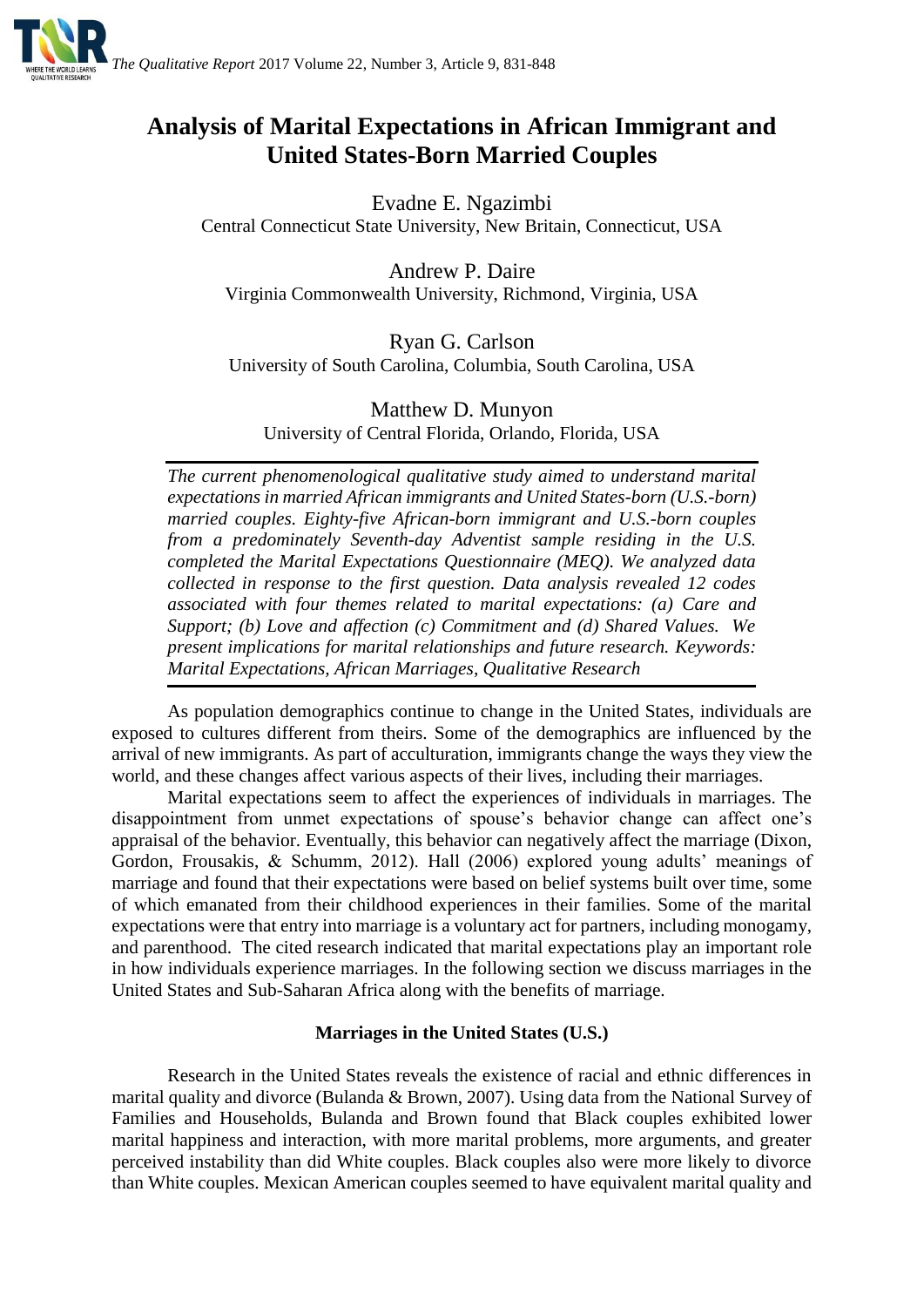divorce outcomes as White couples, although they represented an economically disadvantaged minority group (Bulanda & Brown). Structural factors, including education and employment, and cultural factors, such as the importance of family in Mexican American marriages, seemed to affect the quality of marital happiness and satisfaction among the respondents. In the U.S., currently most individuals marry solely for love and fulfillment, and young people have higher marital expectations when they enter marriages (Campbell & Wright, 2010; Coontz, 2007). These marital expectations include romantic ideals such as passionate, exciting marriages, which are difficult to achieve, leading to dissatisfaction and eventually divorce (McNulty  $\&$ Karney, 2004). More recent trends in American marriages indicate that fewer Americans are marrying, and those that do marry are waiting longer to get married. Marriage is increasingly viewed as a socioeconomic class divide in America as low-income couples view marriage as unattainable (Gibson-Davis, 2009). It is not entirely clear what role marital expectations play in emerging American marriage trends, but it is likely that expectations based on parents' failed marriages, or other environmental attributes play a role.

#### **Marriages in Sub-Saharan Africa**

Although marriage remains a universal institution in many African cultures, this seems to be changing. An examination of the Demographic and Health Survey (DHS) data analysis for 1992, 2000 and 2006 revealed a change away from marriage in Namibia. Cohabitation was prevalent in individuals less than 30 years, occurring more among the urban, educated and employed. Marriage occurred later after the age of 30 for both males and females, a significant change from 20 years earlier (Pazvakawambwa, Indongo, & Kazembe, 2013). Comparisons with DHS data analyses from other countries in the region show similarities with South Africa. However, Malawi, Mozambique and Zambia show marriage patterns dominated by the married group. Child marriage plagued some sub-Saharan African countries, and was associated with maternal and child morbidity and mortality. To protect children's rights, two major international agreements were signed – the United Nations Convention on the Rights of Children (CRC, 1989), and the African Charter on the Rights and Welfare of the Child (ACRWC, 1990). All African countries except one (Somalia) ratified CRC. However, the effects of these ratifications on child marriage prevalence depend on the consistency between minimum age at marriage, minimum age for parental consent for marriage, and minimum age for sexual consent (Maswikwa, Richter, Kaufman, & Nandi, 2015). These were findings from data analysis (from 12 sub-Saharan African countries) from Demographic Health Surveys (DHS) and from the Child Marriage Database at McGill University. Findings from the analysis showed that consistent minimum marriage age laws protect against the exploitation of girls (Maswikwa et al., 2015).

The AIDS pandemic brought the gender role debate in marriages to the center. In Zimbabwe marriage is still the universal institution, although alongside exist the tolerance for male infidelity in some communities. This is prevalent due to historical polygyny, the practice of having the first wife choose subsequent wives for the husband, with the first wife being the senior wife (Cook, 2007). Although not practiced widely, polygyny has evolved into a marriage between one man and a woman, with a permanent relationship with one other woman. In this era of AIDS this endangers the lives of married women due to the power imbalance in negotiating for safe sex (Christiansen, 2013). Zimbabwe is a paternalistic society that values marriage and the family as crucial to building a strong nation. However, with the AIDS pandemic superimposed on other national problems, renegotiating the balance of power and gender roles in marriages are necessary to maintain the marriage institution.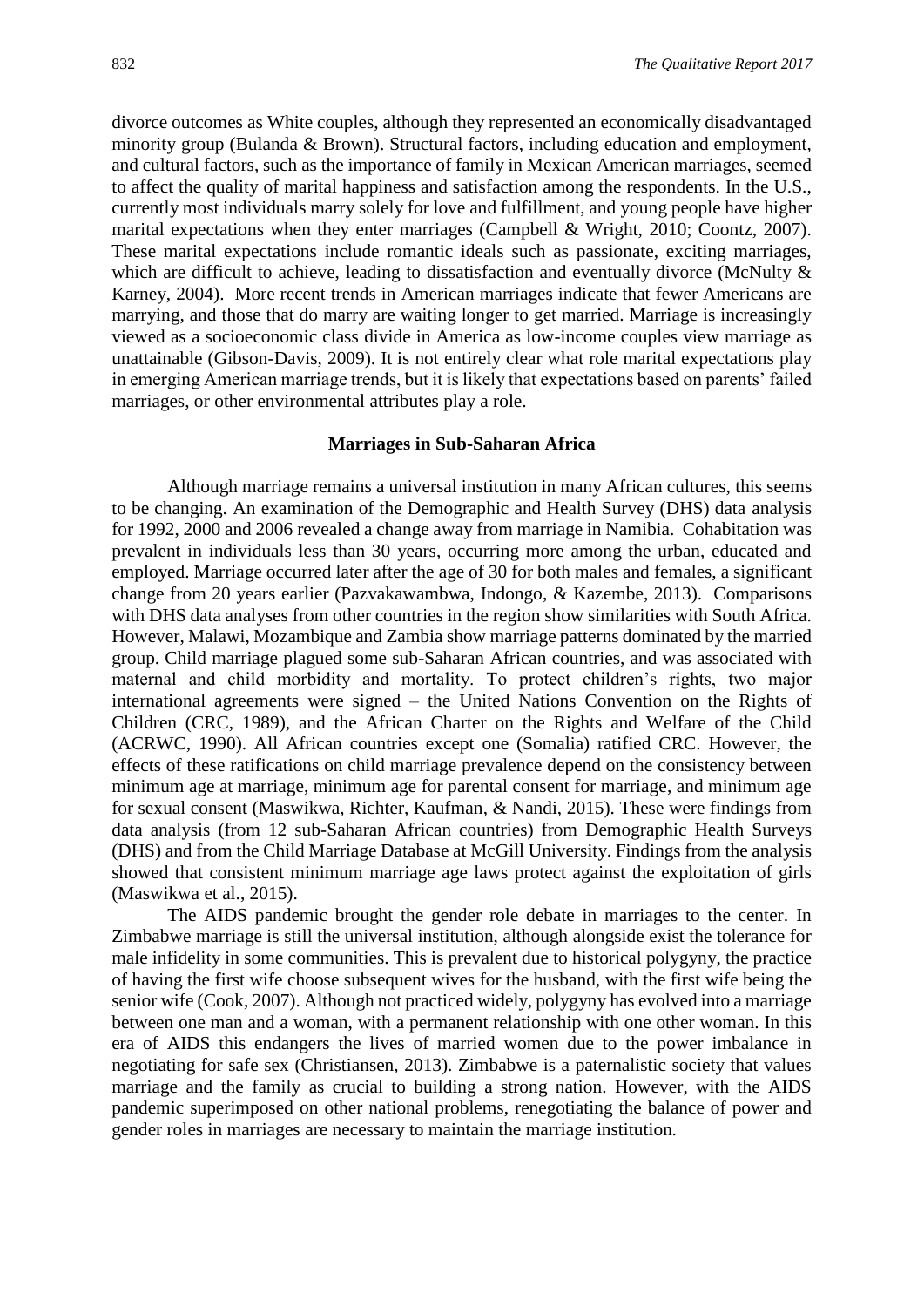#### **Benefits of Marriage**

Benefits of healthy marriages exist for both parents and children in the United States. For example, when compared to unmarried parents, married couples make more money (Dakin & Wampler, 2008), live longer (Ross, Mirowsky, & Goldstein, 1990), experience fewer mental and behavioral health problems (DeKlyen, Brooks-Gunn, McLanahan, & Knab, 2006), and access public assistance less (McLanahan, 2009). Additional relational benefits of healthy marriages include partners feeling a sense of togetherness (Markman & Rhoades, 2012), satisfaction in shared activities (Halford, Markman, & Stanley, 2008), and greater levels of sexual satisfaction (Litzinger & Gordon, 2005). Children from two-parent households experience benefits when compared to counterparts from divorced families (Amato, 2000; Kim, 2011). For example, children from intact parent relationships are more likely to grow up in stable relationships themselves (Amato, 2000). Many of the benefits extended to children may be the result of coordinated parenting efforts from couples with higher levels of parental alliance.

For African women, marriage helps to improve social status. For example, in many parts of sub-Saharan Africa women generally cannot own land or other immovable property on their own. Marriage provides them with this ability and protects them from exploitation or other injustices to which they otherwise might be exposed. Marriage also protects women from violence, especially when it is related to sex as with rape, and from being forced to engage in sex for monetary exchange between men and women. Unemployed or poorly paid unmarried women in South Africa were victims of this kind of violence (Hunter, 2005). Thus, marriage can help to protect the woman because other men know that attacking her could mean that the attacker would have to contend with the husband and both families. Additionally, children born in marriages are more secure emotionally and economically due to the fact that they have a stable environment as community members (Basu, 2000; Nwoye, 2000; Timaeus & Reynar, 1998). Children from married couples do not suffer from the stigma of being offspring of unmarried parents (Mamwenda & Monyooe, 1997).

The differences between U.S. marriages and sub-Saharan African marriages is that the former are based mainly on love and individual satisfaction while the sub-Saharan African marriages, although they may be based on love, heavily involve marriage negotiations and family arrangements that include *Lobola,* bride wealth (Ansell, 2001). U.S. marital couples rely on each other for emotional support while sub-Saharan African married couples rely on the extended family for emotional support, and even have a designated go-to person whom they consult during times of disagreements or conflict. This person helps them navigate the marital challenges they face (Ansell, 2001). A similarity between U.S. and sub-Saharan African marriages is that both groups look forward to marital happiness, and some look forward to raising children together. Due to the aforementioned differences, however, sub-Saharan married couples do lose some of the extended family support systems they rely on to help them in their marriages after migrating to the U.S.. This raises a question regarding marital expectations as they arrive in the new environment for their marriages to survive. Thus, this study aims to understand marital expectations in U.S. born and sub-Saharan African immigrant married couples.

#### **Epigenetic Model of Marital Expectations**

Juvva and Bhatti (2006) stated that spouses enter the marital union with various expectations. These expectations morph as the marriage progresses, and they extrapolated the original Epigenetic Theory from biology to explain the process. In the Epigenetic Theory in biology the individual develops through structural elaboration of a simple fertilized egg. In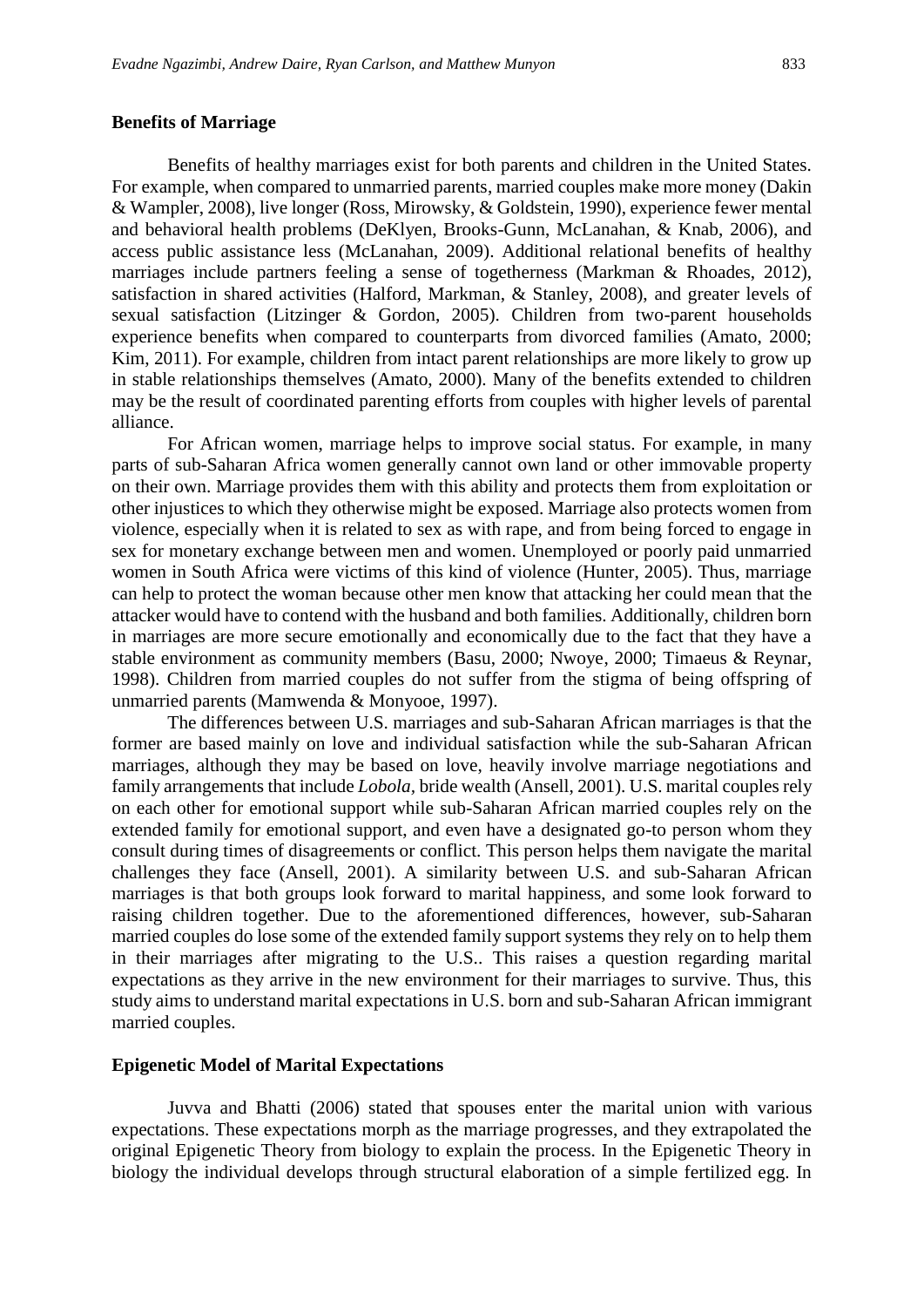extrapolating to marital expectations, five types of marital expectations emerge. These include (a) Expectations of each other as spouses (e.g., sex); (b) Expectations from the marriage (e.g., the increased status of married women in sub-Saharan Africa); (c) Expectations from partner's family (e.g., expanded social network, influence of in-laws); (d) Expectations from the institution of marriage (e.g., mutual and shared responsibilities towards each other's family of origin); and (e) Expectations of the *ideal partner* – this is the concept of partners matching in material and non-material aspects.

This model situates marital expectations within societal systems. Marriages occur within socio-cultural contexts. Consequently socio-cultural contexts influence marital expectations.

#### **Theoretical Framework**

We used the theoretical framework of Juvva and Bhatti (2006), and Thibaut and Kelley's (1959) Social Exchange theory as the base for conceptualizing this study. Juvva and Bhatti conceptualized marital expectations as being embedded within the socio-cultural fabric, based on the experiences of both partners in the marriage. These expectations also include those of the in-laws of both partners (as in sub-Saharan African countries) as well as those of the spouses, such as sex, companionship, and the ideal partner. Religious, socio-cultural and legal sanctions regulate marriage.

Thibaut and Kelley (1959) viewed interpersonal attraction as the dependence individuals have on the relationship, and the interdependence between the driving forces of rewards and costs associated with remaining in a relationship. If individuals perceive the rewards outweigh the costs, they remain in relationships, but may leave if the costs outweigh the rewards.

# **Purpose of the Study**

The goal of this phenomenological study was to further understand the expectations of married African immigrants and United States-born (U.S. -born) married couples. The research question asked: What marital expectations do African immigrant married couples and U.S. born married couples possess? In response to this question, participants provided rich and thick information using their own voices to describe marital expectations they held. The researchers hope that these findings will contribute to a richer understanding of cross-cultural and gender differences in marital expectations among African immigrant and American married couples.

#### **Participants, Constitution of Data, and Situation**

Phenomenological approach informed this study, specifically transcendental phenomenology. We chose this approach because it seeks to understand the essence and possible essence of individual's experiences. It also seeks to understand meanings people attach to their subjective experiences (Moustakas, 1994). A phenomenological approach provided the most appropriate means of examining marital expectations through participant experiences. Participants' responses to open questions allowed them to provide in depth information using their own voices to share their marital expectations. There are no standardized methods for conducting phenomenological studies. Understanding phenomena and lived experiences can take several forms (Wertz, 2005). Husserl (1913, 1962, cited in Wertz, 2005) stated that *intuition of essence* or the *eidetic reduction* is a qualitative research procedure used to understand the true nature of things. It is neither inductive nor deductive. Husserl developed a procedure called *free imaginative variation* during which one starts with a concrete example,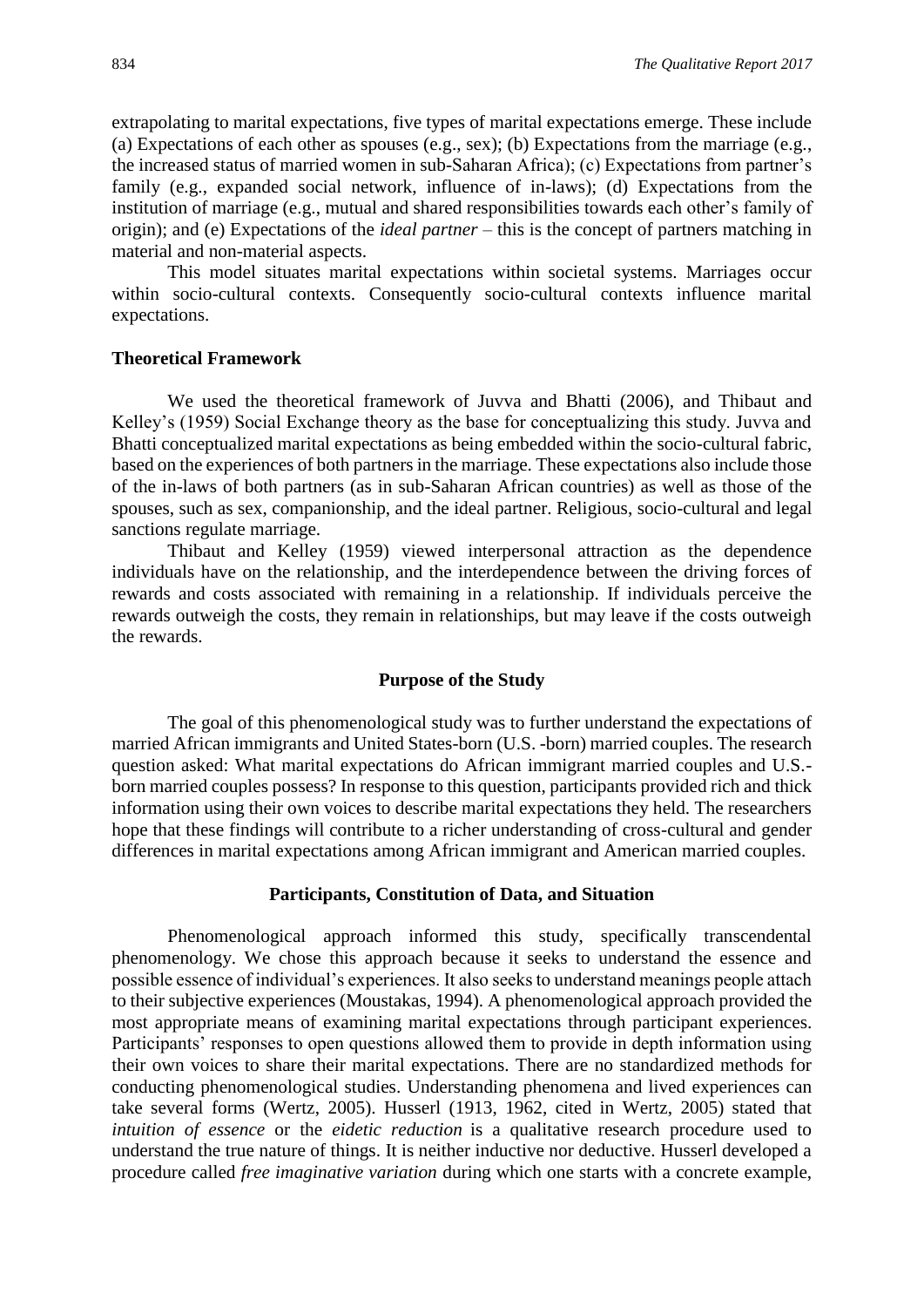such as a statement to describe an experience about which the researcher wishes to understand the essence. The researcher imagines the different variations of this experience, and excludes all that can happen by chance. At the end of the process the researcher obtains the essence of the experience. This can be based on as few as one individual or as many as needed to reach saturation of the experience. We chose to use open-ended questions in our study given the context of the larger study and data collected. This allowed us to reach saturation and thus understand phenomena under study.

#### **Researcher Reflexivity**

Epoché is the bracketing of researchers' experiences to prevent researcher biases from interfering with observing and working with qualitative data with an open mind. To immerse oneself effectively in epoché, researchers must participate in researcher reflexivity which follows here. The primary researcher is a sub-Saharan African who migrated to the U.S. with her family. She noticed that among the sub-Saharan African immigrant married couples sometimes there was tension as couples tried to balance new expectations related to changing roles in the new environment in the U.S. From these casual observations she developed the desire to study how marital expectations affect marital satisfaction, and compare those between U.S.-born and sub-Saharan African immigrant married couples. As a sub-Saharan African immigrant the first author observed the challenges marital couples faced, especially as immigrants in the United States. This seemed to affect marital expectations and marital satisfaction. In reviewing of literature, we found scant research on the relationship between marital expectations and marital satisfaction. One of the co-authors is a Jamaican who migrated to the United States as a child and studies couple and marital stress. Two co-authors are U.S. born and also research couple and family stress. All researchers were married at the time of the study and needed to bracket our own preconceived notions of marital expectations given our diverse cultural backgrounds. This study provided a good opportunity for collaboration in understanding marital expectations from participants from diverse cultural backgrounds.

#### **Participants**

A total of 170 individuals (85 couples) contributed qualitative data for this study, but three individuals were excluded from the analysis because they were immigrants from other parts of the world. Typically, more in-depth information is needed for phenomenological studies. However, in this study, we asked open ended questions on the qualitative section so we needed more participants to reach saturation, since we did not have the opportunity to reach saturation through depth during a qualitative interview with a small sample size (Wertz, 2005). According to Wertz, phenomenological studies utilize either depth (with few individuals responding to questions) or breadth (more individuals responding to open questions) to reach saturation. This enables researchers to understand the essence of the meaning of individual's experiences.

The data were from a larger study that included quantitative and qualitative data. The participants were from six states in the Midwest, West, and Pacific Northwest United States. There was an almost equal number of men  $(n=84, 50.3%)$  and women  $(n=83, 49.7%)$  in this study, with a mean age of  $46.44$  (SD = 14.64). The participants averaged 19.34 years of marriage.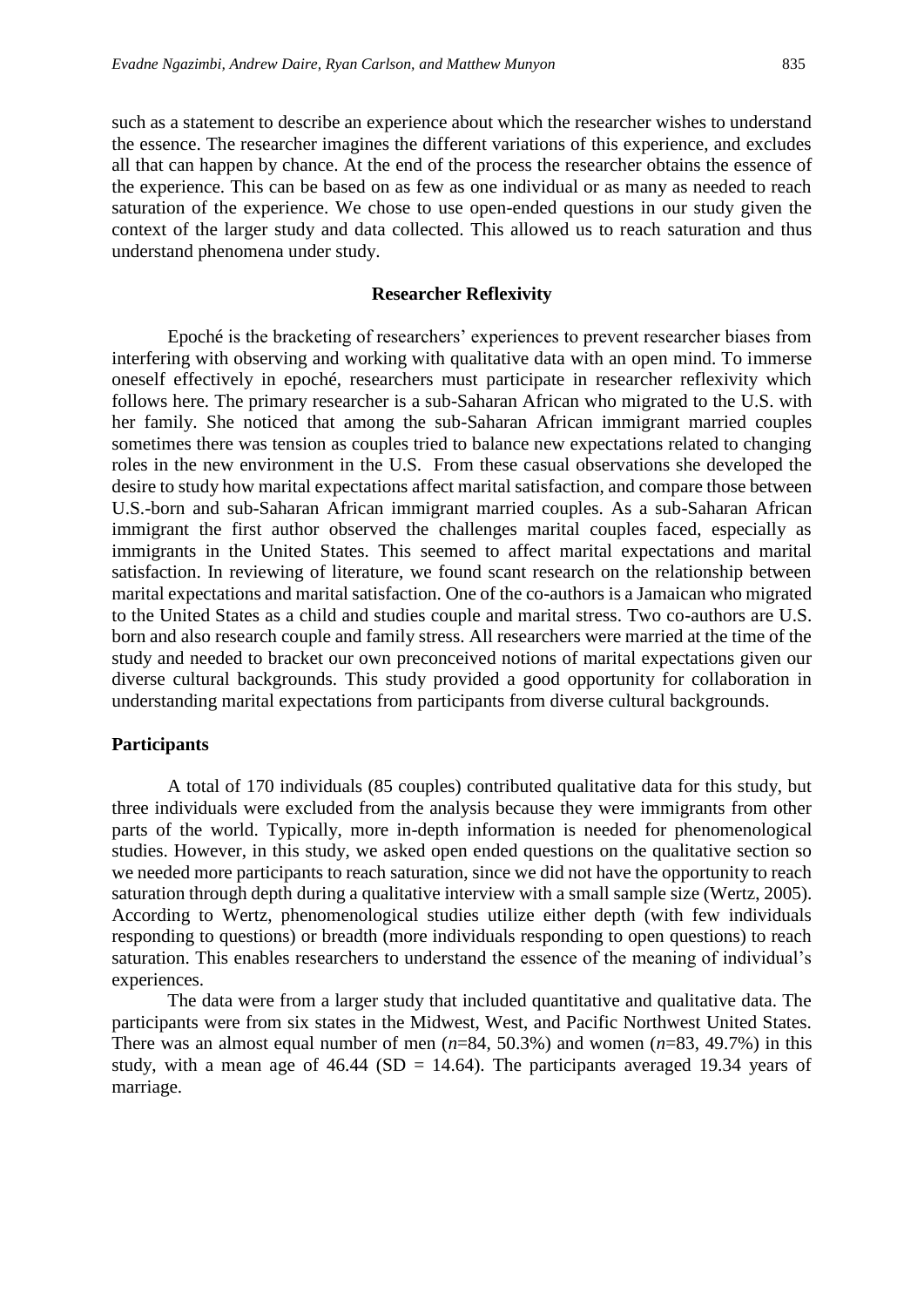|                              | <b>Immigrants</b> |               | American       |               | All            |               |
|------------------------------|-------------------|---------------|----------------|---------------|----------------|---------------|
| <b>Population</b>            | $\mathbf{M}$      | <b>SD</b>     | $\mathbf{M}$   | <b>SD</b>     | $\mathbf{M}$   | <b>SD</b>     |
| Age                          | 40.65             | 9.76          | 47.66          | 15.29         | 46.44          |               |
| 14.64                        |                   |               |                |               |                |               |
| <b>Years of Education</b>    | 16.33 3.16        |               | 14.91 2.83     |               | 15.21          |               |
| 2.98                         |                   |               |                |               |                |               |
| <b>Years Married</b>         | 14.43             | 10.10         | 20.65          | 15.19         | 19.34          |               |
| 14.51                        |                   |               |                |               |                |               |
| <b>Gender</b>                | ${\bf N}$         | $\frac{0}{0}$ | $\mathbf N$    | $\frac{0}{0}$ | N              | $\frac{0}{0}$ |
| Male                         | 16                | 47.1          | 68             | 51.1          | 84             |               |
| 50.3                         |                   |               |                |               |                |               |
| Female                       | 18                | 52.9          | 65             | 48.9          | 83             |               |
| 49.7                         |                   |               |                |               |                |               |
| <b>Ethnicity</b>             |                   |               |                |               |                |               |
| White/Non-Hispanic           |                   | 2.9           | 112            | 84.2          | 113            |               |
| 67.7                         |                   |               |                |               |                |               |
| Hispanic                     |                   |               | $\overline{4}$ | 3.0           | $\overline{4}$ | 2.4           |
| Black/Non-Hispanic           |                   | 97.1          | $\overline{4}$ | 3.0           | $\overline{4}$ | 2.4           |
| Native American              |                   |               | 13             | 9.8           | 13             | 7.8           |
| <b>Religious Affiliation</b> |                   |               |                |               |                |               |
| <b>Baptist</b>               | $\mathbf{1}$      | 2.9           | $\overline{2}$ | 1.5           | 3              | 1.8           |
| Catholic                     | $\mathbf{1}$      | 2.9           | $\overline{2}$ | 1.5           | 3              | 1.8           |
| <b>Evangelical Christian</b> | $\mathbf{1}$      | 2.9           | -              |               | $\mathbf{1}$   | 0.6           |
| Mormon                       |                   |               | 10             | 7.5           | 10             | 6.0           |
| Protestant                   | $\overline{2}$    | 5.9           | 5              | 3.8           | $\tau$         | 4.2           |
| Seventh - day Adventist      | 25                | 83.5          | 105            | 78.9          | 134            |               |
| 80.2                         |                   |               |                |               |                |               |
| Other                        |                   |               |                |               | 9              | 6.8           |

Table 1. *Participants' Demographic Information*

Table 1 (Participant Demographic Information) presents additional data for all participants and data by participant group (African Born and U.S.-born). Most of the participants (*n*=134, 80.2%) were Seventh-day Adventists, and shared similar beliefs.

#### **Instruments**

The Marital Expectations Questionnaire (MEQ, Ngazimbi, 2009) was developed based on the Epigenetic Model of Marital Expectations (Juvva & Bhatti, 2006). In our literature review, we did not find a suitable instrument to measure marital expectations for sub-Saharan African immigrant and U.S. – born married couples. Thus, the need arose to develop the appropriate instrument. We designed the Ngazimbi-Daire Marital Expectations Questionnaire (MEQ; Ngazimbi, Daire, Soto, Carlson, & Munyon, 2013) based on the Epigenetic Model of Marital Expectations (Juvva & Bhatti, 2006). Samples for the studies on which the Epigenetic Model is based were from India. Most cultures in India are socially and economically communalistic, and some share similar beliefs (such as the movement of dowry from one family to another in marriage) to some sub-Saharan African cultures (Goody, 1973; Mamwenda & Monyooe, 1997). The difference is that among Indian cultures dowry and bride move to the groom's family, whereas in sub-Saharan African cultures the bride moves to the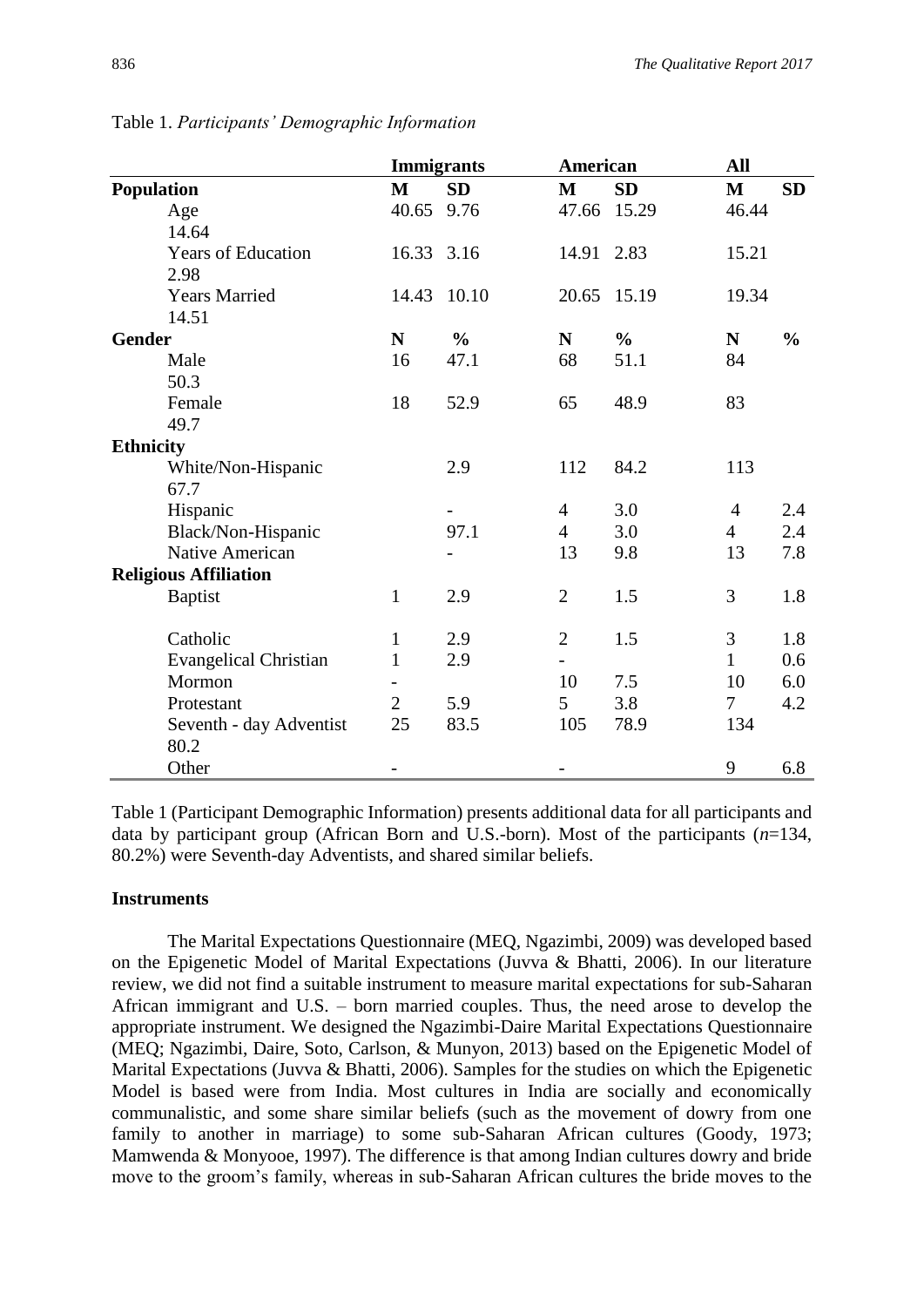groom's family, while the bride wealth moves to the bride's family (Srinivasan, 2005). This theory relates to the development of basic social systems such as marriage, from the start of marriage through its different stages of the life cycle (Juvva & Bhatti).

The MEQ consists of a qualitative section and a quantitative section. The primary author constructed four questions to explore the content and quality of participants' own and their parents' perceived marital expectations, and how meeting their spouses' marital expectations contributed to happiness. The quantitative section consists of (a) rating 10 marital expectations on a Likert scale of 1 to 5, and (b) Ranking the 10 expectations from 1 to 10, with 1 being most important and 10 being least important. The MEQ was tested with five couples to ensure that questions were clear and participants understood them as intended. The researcher also noted the duration of completing questionnaires. Based on the pilot testing, no changes occurred. For a complete discussion of the MEQ the authors refer the reader to Ngazimbi (2009), and Ngazimbi, Daire, Soto, Munyon, and Carlson (2013). The authors present only the results of the qualitative analysis for the first question: (a) What expectations do you have of a marriage partner?

#### **Procedures**

Before data collection for the study began, the primary researcher obtained approval through the Institutional Review Board for Human Subjects Research Committee at the university where the research was conducted.

The primary researcher used a purposive sampling method to identify churches with both African immigrants and U.S.-born married potential participants. Purposive sampling ensures that researchers will reach the appropriate participants (Marshall & Rossman, 2006). Letters were sent to faith-based leaders with large African immigrant congregations and large U.S.-born congregations in six states (two in the Midwest, one in the West, and three in the Pacific Northwest met the criteria) to inquire about their interest in helping to identify potential participants in their congregations. The researcher then sent a letter to those faith-based leaders who expressed interest in helping, outlining the purpose of the research, confidentiality and anonymity issues, and potential data collection dates and times to take place in the various churches. The identified populations were more open to this research as they had ongoing programs to strengthen families. This was in line with their beliefs (General Conference of Seventh-day Adventists, 2008).

The primary researcher travelled to all the sites and collected data using research packets containing the informed consents and survey instruments that included the MEQ. The primary researcher distributed envelopes containing smaller marked envelopes to spousal pairs. Males took the envelopes marked *X.1 Male,* while females took the envelopes marked *X.2 Female* to complete in a predetermined order. *X* represented a number between 1 and 250. Because a number set denoted a spousal pair, this eliminated the problem of mix-ups. The researcher asked the participants to complete the questionnaires in this order: They completed the qualitative section first, then the quantitative section, then finally the demographic section. The questionnaire was also constructed in that order.

The researcher asked all the spouses to go to two different parts of the room (one for males, and another for females) to ensure that couples did not discuss their responses. This was possible due to the large size of the fellowship halls. There was adequate furniture for all participants to sit comfortably as far away from each other without sharing their responses. The primary researcher had an assistant at each of the sites who assisted with ensuring that participants recorded individual responses. After the spouses completed the forms, the researcher asked them to replace the instruments in individual envelopes and seal them.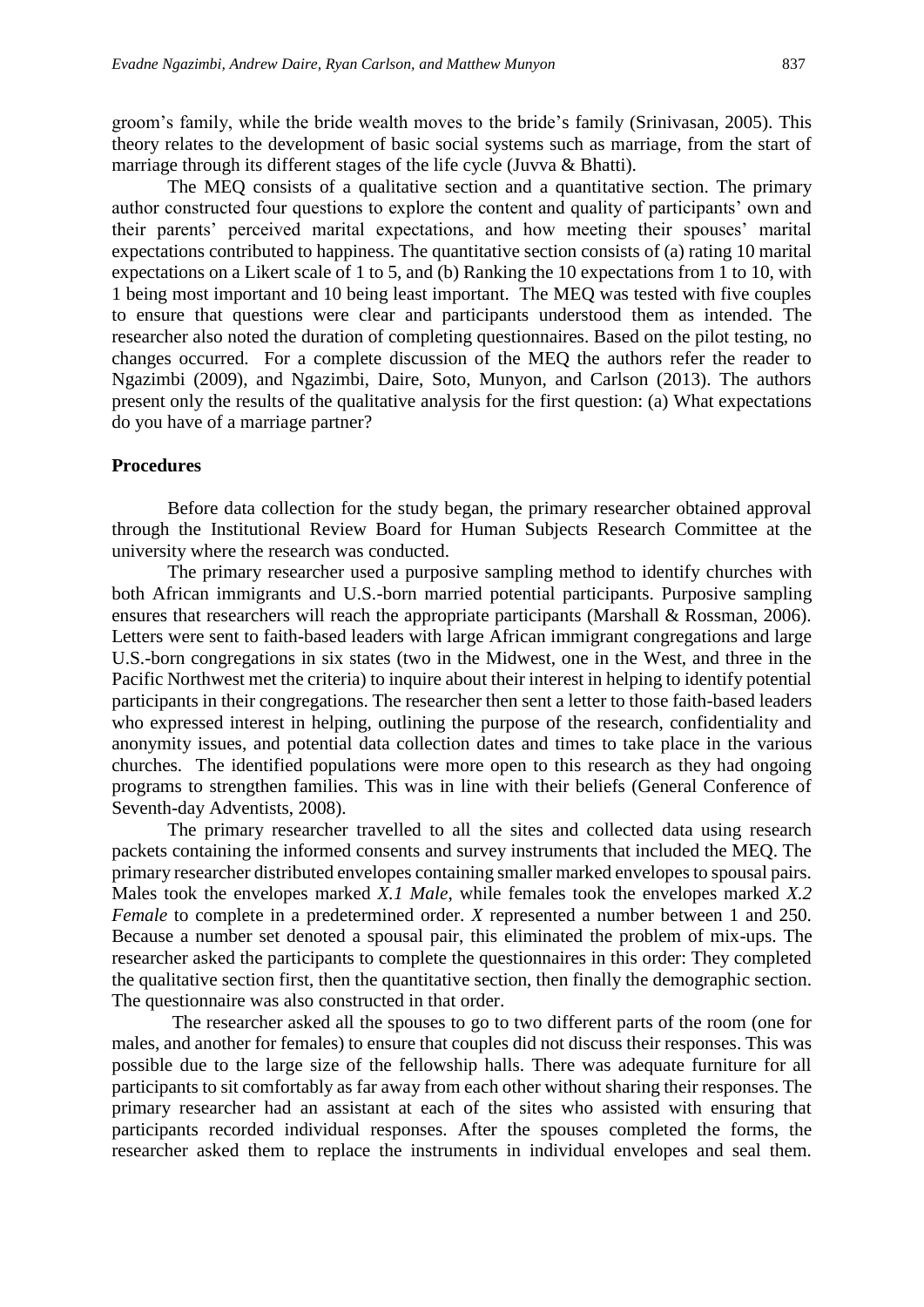Spouses had to place the two sealed envelopes in the bigger envelope. The focus here is on the qualitative part of the study.

Participants completed the questionnaires in 30 to 45 minutes. The open response items occurred at the beginning of the MEQ, with three quarters of a page space allocated for each response. There were no legibility issues as participants had at least graduated from high school.

# **Data Analysis**

Transcendental phenomenology informed data analysis. Data analysis included the following four phases. First, researchers transcribed and color-coded data according to collection regions. In the semantic analysis process they listed all the words used by participants in answering the question about their expectations of a marital partner. Next, the primary researcher and two other researchers discussed their experiences related to marital expectations. The researchers were from sub-Saharan Africa, the Caribbean, and the United States. This discussion brought to light their biases related to marital expectations, and bracket those (Moustakas, 1994).

#### **Results**

The researchers followed four steps to reach identified themes. These were (a) epoché (or bracketing), (b) horizonalization and clustering horizons into themes, (c) imaginative variation, and (d) synthesis of meanings and essences.

#### **The Four-Step Process**

In bracketing (or epoché), researchers separated their perceptions and experiences related to marital expectations. This process enabled the researchers to approach data analysis without judgement or preconceived ideas (Moustakas, 1994).

The second phase, horizonalization, was derived from the word horizon – horizons are limitless. One can never exhaust the number of experiences as they interact with an experience. In horizonalization, researchers considered the list of words. Researchers removed irrelevant and repeated words, resulting in a list of different words. This resulted in horizons, where every voice must be represented. Some examples from the horizons included (a) provider, (b) protector, (c) unconditional love, (e) companionship, and (d) similar beliefs.

The researchers clustered the horizons with similar meanings (textural meanings, Moustakas). In this article, the researchers used a horizonal cluster of meaning interchangeably with the term *code*. An example of a horizonal cluster with similar meanings included (a) provider, (b) caring, (c) nurturer, and (d) supportive. The next step clustered the horizons into themes. The last step organized the horizons and themes into a coherent textural description of the phenomenon.

Imaginative variation was the third step in the research process. This step consisted of examining themes and horizons and imagining possibilities of meanings. The focus was on the essence of the experiences and perspectives of the participants, not on facts related to the data. Three researchers individually reviewed the data and recorded their findings. They then shared and discussed their findings. Finally, they agreed on common emerging themes.

The final step of Synthesis of Meanings and Essences consisted of the intuitive integration of the fundamental textural and structural descriptions into a unified statement. The unified statement contained the essence of the experiences and perceptions of the phenomenon as a whole (Moustakas, 1994). The essence was similar to the distillation of the understandings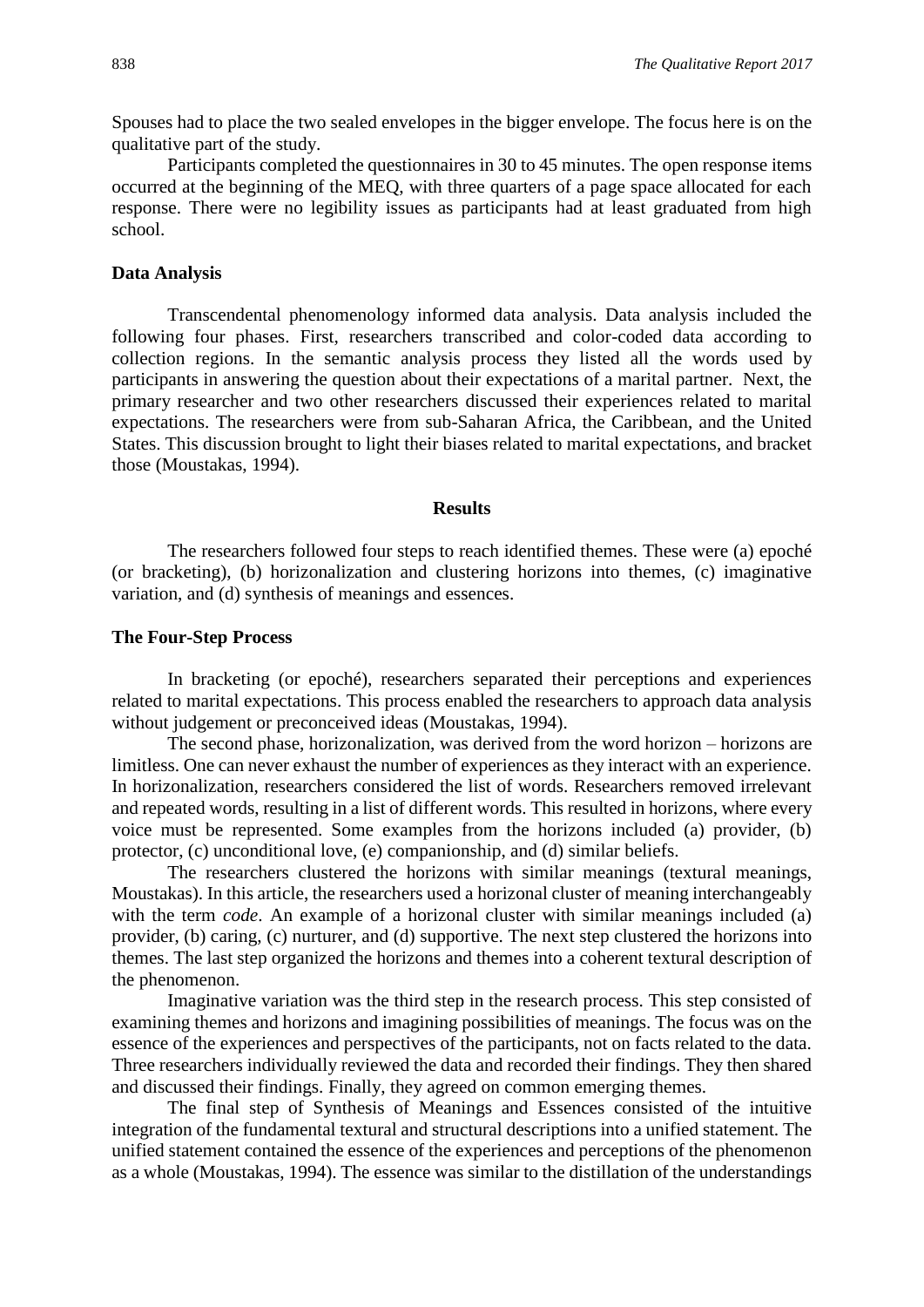of the phenomenon, based on the previous step and the common understandings researchers reach.

The research question of interest from the MEQ asked: What are the experiences of African immigrant married couples and U.S.-born married couples as it relates to marital expectations? The goal of the qualitative research was to understand shared lived experiences in marital expectations of the two participant groups. Additionally, the goal of the qualitative research was to further understand the expectations possessed by both groups. Researchers identified four themes that emerged from the data: (a) Care and Support, (b) Love and Affection, (c) Commitment, and (d) Shared Values.

| <b>Table 2: Four Themes of Marital Expectations with Related Codes</b> |                                              |  |
|------------------------------------------------------------------------|----------------------------------------------|--|
| Themes                                                                 | Codes (Horizonal Clusters of Meaning)        |  |
| Care and Support                                                       | Caring and Nurturing                         |  |
|                                                                        | Friend                                       |  |
|                                                                        | Raise Children Together                      |  |
| Love and Affection                                                     | <b>Romantic Partner</b>                      |  |
|                                                                        | Loyalty                                      |  |
|                                                                        | Loving                                       |  |
| Commitment                                                             | Long-Lasting Relationship                    |  |
|                                                                        | Good Communication                           |  |
|                                                                        | Joint Decision-Making and Teamwork           |  |
| <b>Shared Values</b>                                                   | Loves God                                    |  |
|                                                                        | Good Character                               |  |
|                                                                        | Common Values (Religion, Culture, & Beliefs) |  |

Table 2, Four Themes of Marital Expectations with Related Codes, shows the relationship between themes and codes for all participants in the study.

#### *Care and Support*

*Caring and nurturing, friend, and raise children together* constituted the theme Care and Support. The most recurring code among all participants was caring and nurturing. The African immigrants had responses such as: (a) "He is supportive," and (b) "I expect her to cook for me and be hospitable." U.S.-born participants' responses included: (a) "Active member in caring for and raising the family," and (b) "Being there for one another in times of sadness and happiness."

The code *friend* had the following quotations associated with it for African immigrants: (a) "I expect long-term, long-lasting, friendship," and (b) "Companionship and friendship." Among non-immigrant participants, the code *friend* was related to language such as: (a) "Life partner who shares joys and trials of life," and (b) "Marriage is not just living together, but a passionate union of two best friends who share the joys and sorrows of life each step of the way."

The code *raise children together* connected to the following responses from the African immigrant participants: (a) "Have children, especially boys," and (b) "Be willing to raise a family." Among the non-immigrants, the following quotations were related to the code *raise children together*: (a) "To share the responsibilities of parenting," and (b) "To help with the care and training of the children."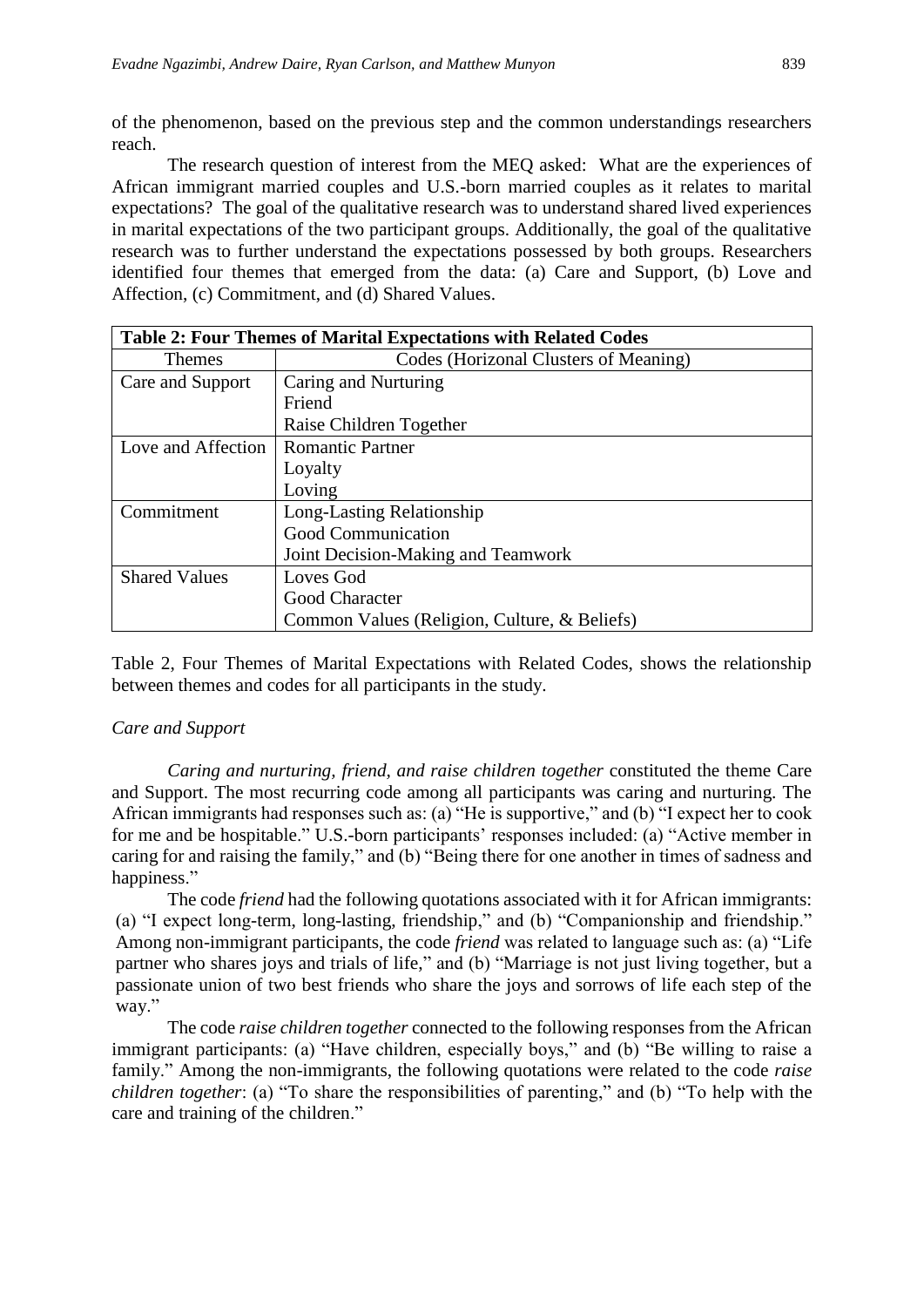#### *Love and Affection*

The theme Love and Affection consisted of the following codes: *romantic partner, loyalty*, and *loving*. *Loving* was the second recurring code among all participants. The quotes associated with *loving* among African immigrants were the following: (a) "Lover," and "Love our children." Among non-immigrant participants, the code *loving* was associated with the following quotes: (a) "This relationship requires emotional and physical intimacy," and (b) "Love me unconditionally."

Among the African immigrant participants the code *romantic partner* was connected to the following responses: (a) "A lover," and (b) "Willing to satisfy in a sexual relationship." The non-immigrants had the following responses associated with this code: (a) "I expect my partner to plan their life around our union," and (b) "Sexual partner."

The code *loyalty* was related to the following phrases among African immigrants: (a) "I expect to have a lifetime friend who is always there for me, and I for her," and (b) "Be faithful, mutual faithfulness to marriage vows." Among the non-immigrant participants, they provided the following: (a) "Loyal," and (b) "To uphold marital vows."

#### *Commitment*

The codes classified under this theme were *long-lasting relationship, good communication, joint decision-making,* and *teamwork*. Among the African immigrant participants the code *long-lasting relationship* was linked to the following responses: (a) "Not to be feared by her, but have a lifetime friend that is always there for me," and (b) "Commitment to working things out." Among the non-immigrants, the participants had the following responses: (a) "Be best friend and permanent partner"; (c) "Long-term commitment," and (b) "To be faithful forever, and to work on growing closer and more in love with each passing year."

The language associated with the code *good communication* among African immigrants included the following: (a) "Open communication, commitment to working things out," and (b) "To understand one another and agree in decision-making." Among non-immigrant participants, the following language was associated with *good communication*: (a) "Discuss everything, even if we don't agree, and come to some type of agreement," and (b) "Confidant, open to sharing thoughts and feelings."

Finally, the last code among all participants was *Joint Decision-Making and Teamwork.*  Few African immigrant participants made statements related to this code. The code was prevalent among the non-immigrants. Their responses were: (a) "I expect my partner to support me fully and to share with me and consult with me in most big decisions in the family," and (b) "Be an equal partner in running our house."

#### *Shared Values*

The codes classified under this theme were *Loves God, good character*, and *common values*. African immigrant participants had the following phrases associated with the code *Loves God*: (a) "Fears God," and (b) "One who helps me to grow spiritually and emotionally." Among the non-immigrants, the participants had the following phrases connected with the code *Loves God*: (a) "Christ-follower, healthy, no tobacco/alcohol," and (b) "To help provide a loving, caring Christian home."

*Good character* responses related to this code included the following from African immigrants: (a) "Honor, respect, cherish," and (b) "Honesty and trust." Among the non-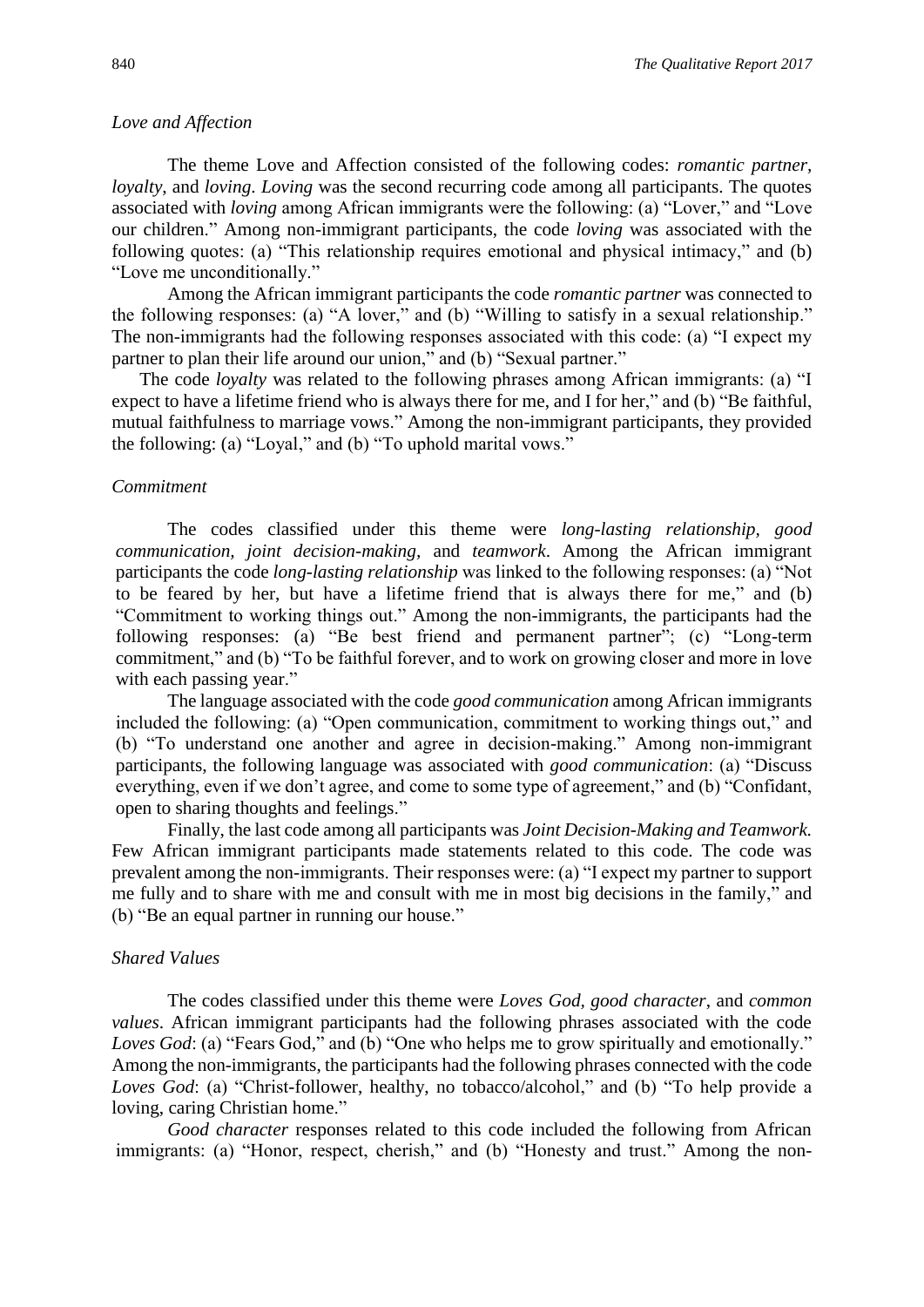immigrants, participants' responses related to the code *good character* included: (a) "Productivity, honesty, and motivation," and (b) "Truth and sharing of responsibilities."

The code *common values* was associated with the following among African immigrant participants: (a) "Keep family customs and values," and (b) "Share my faith and beliefs." Nonimmigrant participants said the following: (a) "Christian values," and (b) "Share similar religious convictions."

In answer to the research question, the authors identified four themes: Care and support; Love and affection; Commitment; and Shared values. These were distilled from clusters of horizons with similar meanings.

#### **Discussion**

Qualitative analysis of the data elucidated the participants' marital expectations and illuminated similarities and differences between African immigrant married couples and U.S. born married couples. The four themes that emerged from the phenomenological transcendental analysis of the 12 codes during the qualitative data analysis (Care and Support, Love and Affection, Commitment, and Shared Values) are now explored.

#### **Care and Support**

Cramer (2006) investigated couples involved in romantic relationships. He found that emotional support broke down into care and listening. He suggested that care is the emotional support that was most related to marital satisfaction. African immigrant and U.S.-born couples identified the code *Raise Children Together* under the theme Care and Support. This is consistent with Timaeus and Reynar's (1998), Basu's (2000) and Mbiti's (1969) findings that children are highly valued in sub-Saharan marriages and contribute to their stability. If a couple is able to have children, it serves as a stabilizing factor for the marriage and a core expectation.

#### **Love and Affection**

The theme emerged from the codes *Romantic Partner, Loyalty,* and *Loving.* The codes that emerged during data analysis were consistent with expectations from the Interdependence Theory (Thibaut & Kelley, 1959). This theory states that individuals create and maintain relationships based on the anticipated good outcomes they expect as benefits from relationships. *Loyalty* emerged as another code for one of the marital expectations. This was particularly true of couples from Utah, which has a large Mormon population. Additionally, Seventh-day Adventists represented a larger percentage of the participant sample. Seventh-day Adventists (SDAs) believe in the sanctity of marriage as well as faithfulness to one's spouse (General Conference of Seventh-day Adventists, 2008). Utah has a large population of Mormons, and some practice polygamy (Ertman, 2010), which is at variance with what SDAs believe. This study's findings supported those of Whisman, Dixon, and Johnson's, (1997) review of ethnographic studies from over 160 countries worldwide suggesting that infidelity was the single most common cause of marital dissolution. On the other hand, according to the General Conference of Seventh-day Adventists (General Conference of Seventh-day Adventists, 2008), SDAs believe marriage is for life unless adultery occurs. Consequently, they view loyalty as important, especially when they perceive the presence of threats in the environment. Despite the findings of previous research pointing out the prevalence of polygyny in sub-Saharan Africa (Cook, 2007; Timaeus & Reynar, 1998), the African couples did not specify loyalty as an expectation. It might be possible that they felt insulated from polygyny because it is not legal in the United States, and it might also be because practicing SDAs made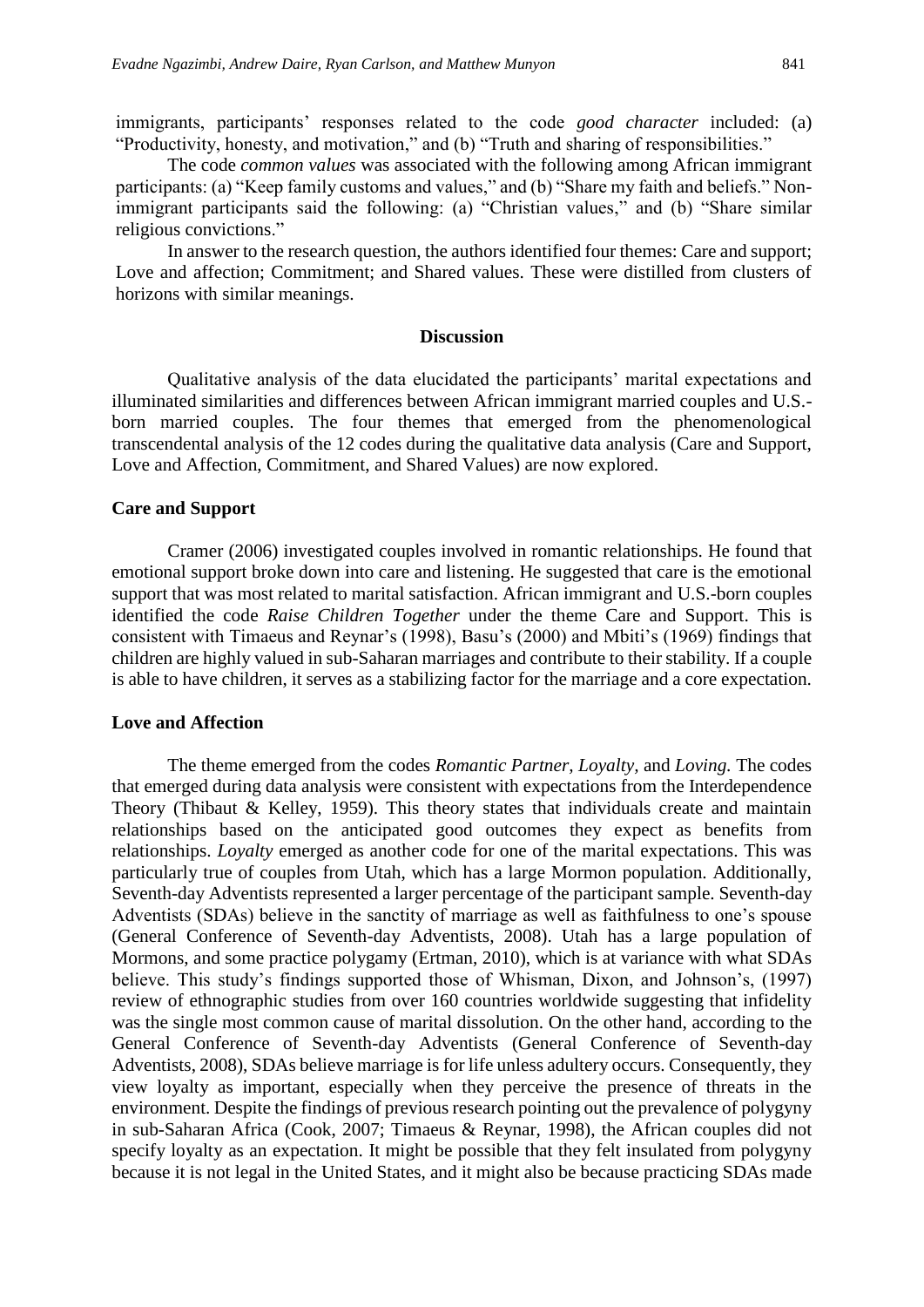up 80.2 % of the sample, a faith that does not espouse plural marriage. SDAs lead a life of temperance that includes abstaining from immoral living, tobacco, alcohol, and unhealthy eating habits (Conference of Seventh-day Adventists, 2008).

Both groups associated love with sexual partnership. This related to Juvva and Bhatti's expectations of the marriage to provide sexual gratification as well as Thibaut and Kelley's quid pro quo.

### **Commitment**

This theme emerged from the following codes: *Long-lasting Relationship, Good Communication* and *Joint Decision-Making and Teamwork*. The findings from this study suggested appreciation of commitment as a marital expectation for the two cultural groups studied. It appeared from this study that good communication contributes to a long-lasting relationship and the smooth functioning of a team. Findings from Rehman and Holtzworth-Munroe's (2007) cross-cultural study demonstrated the existence of a strong association between communication behaviors and marital satisfaction. The U.S.-born individuals in this sample articulated in more detail thoughts about communication as a marital expectation. This was consistent with Rehman and Holtzworth-Munroe's research related to the importance of relationship communication. On the other hand, generally African immigrants placed less emphasis on communication as a marital expectation, and only the male participants articulated communication's importance. This might be related to the fact that usually sub-Saharan African males are more assertive in communicating their needs within marriages, than females (Ouattara, Sen, & Thomson, 1998).

Researchers identified joint decision-making and teamwork as a code only among African immigrants. The independent researchers involved in the verification were aware of the cultural significance of this code since females made the statements. Due to gender imbalances, women tend to be left out of decision-making in most sub-Saharan countries (Pettifor, Measham, Rees, & Padian, 2004; Ouattara, Sen, & Thomson, 1998). Additionally, being left out of the decision-making process also serves as a tool to oppress women in these countries. Thus, having women articulate this as an expectation, amidst cultural norms related to social acceptability about a woman's role, emphasized its importance to them. One woman even wrote her quotations in her native language (even though she had completed the questionnaire in English) to best capture her feelings regarding the importance of joint decision-making and teamwork as a marital expectation.

Both groups exhibited marriage longevity – an average of 19 years. This showed that the expectation of commitment was fulfilled. However, it is difficult to explain this stability as Thibaut and Kelley (1959) indicate that a number of forces may lead to the stability of the relationship. As stated earlier Seventh-day Adventists believe that the only grounds for divorce are adultery and domestic violence (Conference of Seventh-day Adventists, 2008). The absence of these issues may lead to stable marriages.

#### **Shared Values**

The final theme, shared values, emerged from the following codes: *Loves God, Good Character,* and *Common Values.* The shared values theme possibly resonated with this sample because of common religious beliefs. When children are born into a SDA home, parents teach similar religious beliefs, which they might hold in higher esteem than other local customs and beliefs. The norms are dictated by what SDAs believe about social relationships and mate selection. In short, most SDAs use their beliefs to guide their everyday lives. The sample from this study exhibited very similar shared values based on their beliefs.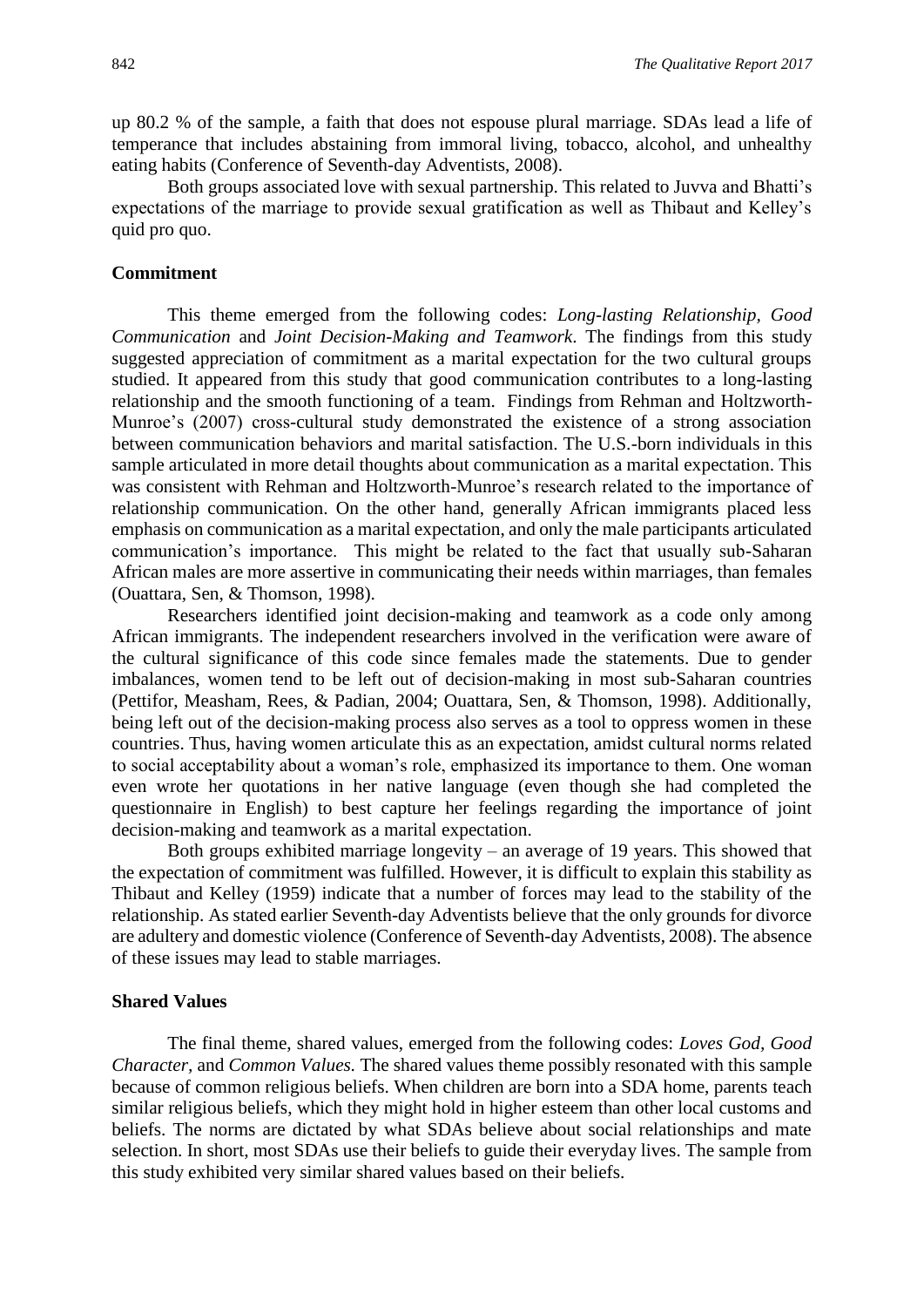It is important for researchers to be aware of and state their philosophical position (Hanson, Creswell, Clark, Petska, & Creswell, 2005). As a sub-Saharan African native, it is easy for the primary researcher to understand some of the participants' experiences. The other coauthors are from diverse cultures: Jamaican, and Euro-American. Having this diverse group enabled each to state his or her philosophical position and explore biases towards participants' experiences. It provided opportunities for a diverse team to immerse itself in the data and compare their understanding of the data from a diverse sample.

#### **Similarities between African Immigrant Couples and Non-immigrant Couples**

The researchers identified similarities among African immigrant married couples and U.S.-born married couples by searching through all the horizonal clusters with similar meanings outlined in the previous section. The African immigrant couples and U.S.-born couples associated *Caring and Nurturing* as a source of support for spouses. Agreement existed between the two groups in the Care and Support theme, *Caring and Nurturing* and *Friend*, suggesting cross-cultural similarities in care and support as a marital expectation. Additionally, this also was the case for the *Loving* code.

# **Differences between African Immigrant Married Couples and Non-immigrant Married Couples**

Although the code *Caring and Nurturing* occurred similarly between the two groups, it appeared that the responses associated with each group were different. For example, among African immigrant couples, the code *Caring and Nurturing* was associated with care of the spouse and children, supporting the spouse and children, as well as care, support, and showing respect for extended families. This supports prior research regarding expectations of couples in sub-Saharan African countries include caring for extended family. On the other hand, the code *Caring and Nurturing,* among U.S.-born couples, focused on the nuclear family excluding the extended family. It included having the spouse as the protector and provider for the family, showing kindness and appreciation to each other, sharing in taking care of the children's finances and upbringing, and helping around the house. This finding was similar to that of Hall's (2006) study of the meanings young adults ascribe to marriage.

Another difference was in the code *Friend* between African immigrant couples and U.S.-born couples. Although the code occurred between the two groups, the language linked to its use was different. African immigrant couples described the qualities of a friend in their responses, while U.S.-born couples used the word friend or best friend. The use of descriptors of a friend relates to expectations associated with a spouse as a friend, who does what a friend is expected to do, in this case caring for the extended families (Juvva & Bhatti, 2006). This difference could be due to linguistic expressions based on different world views.

Regarding the *Good Character* code, gender differences appeared to exist within the two cultural groups. Researchers attributed this finding to the sub-Saharan African husband's family placing high value on their son to marry a woman with a good character. Society did not seem to have the same standard for expectations of good character for prospective husbands (Basu, 2000). Again this seems to be associated with gender imbalance, where expectations are different for females. The code *Good Communication* was another code in which there were differences between African immigrant couples and U.S.-born couples. Among the African immigrant couples husbands related to *Good Communication* than did the wives. This corroborated the findings of the importance of good communication to achieve marital satisfaction (Rehman & Holtzworth-Munroe, 2007). These qualitative differences could be attributed to cultural differences.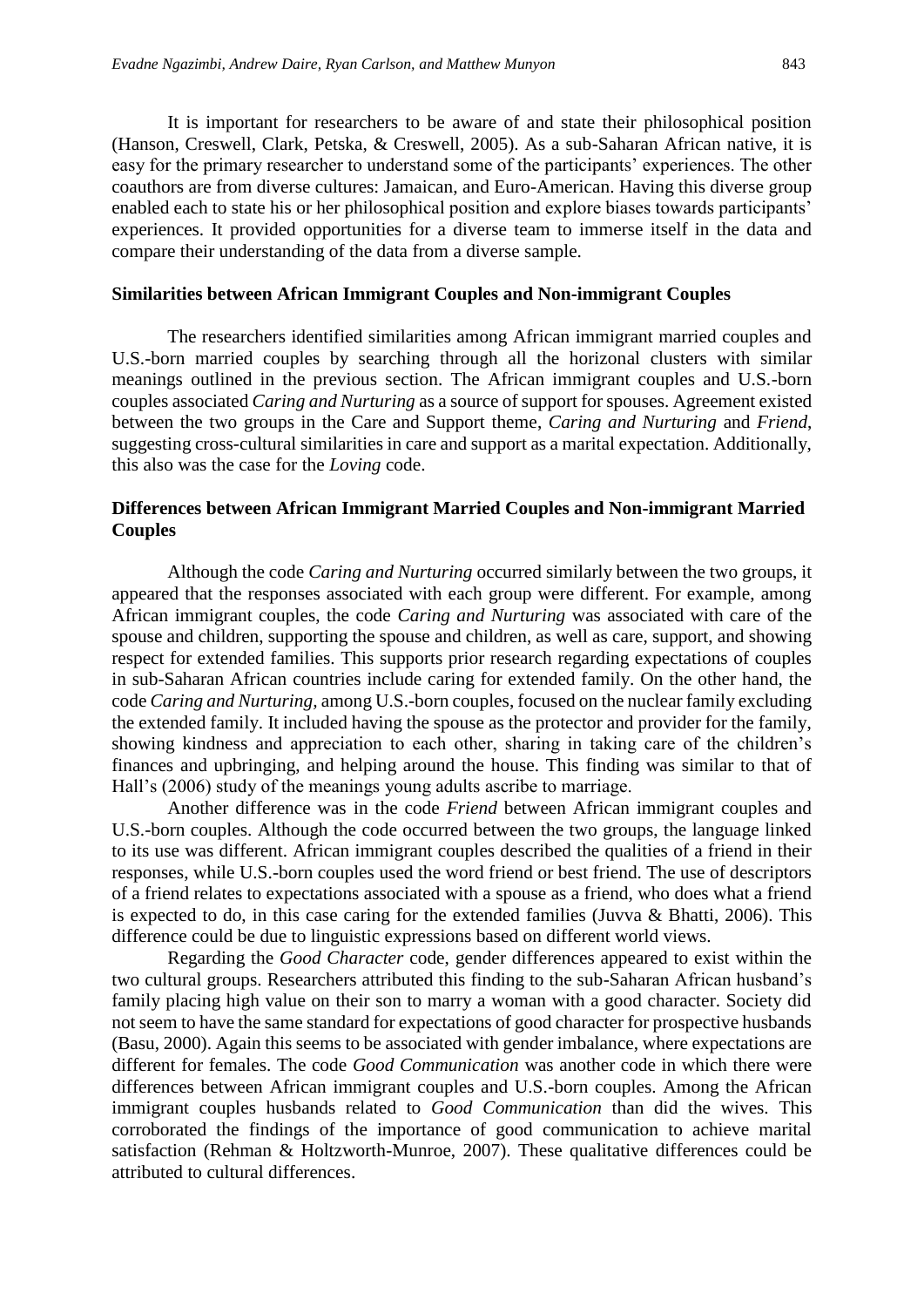Among U.S.-born couples, Loyalty emerged as important among participants from Utah. This may be due to polygamy in that part of the country as there are a large number of Mormons in this region of the U.S. who may engage in this practice. The concept can also be related to Juvva and Bhatti's marital expectation of the *ideal partner.* For the code *Long-lasting Relationship* was mentioned by the U.S.-born couples who resided in the Pacific Northwest. The code *Romantic Partner* occurred related to responses from African immigrant couples. Researchers attributed this finding to the high importance in sub-Saharan Africa of ensuring that both partners fulfilled their conjugal responsibilities in marriage. Most communities identify a premarital counselor for the groom-to-be (who could be an uncle) and one for the bride-to-be, usually a paternal aunt (Mbiti, 1969). This did not occur among the U.S.-born couples. The code *Common Values* occurred in U.S.-born couples, especially among the Native American couples. This did not happen among African immigrant couples. Although the researchers identified *Joint Decision-Making and Teamwork* within African immigrant couples, this did not happen among U.S.-born couples. These differences could be due to qualitative differences between the two groups based on culture – norms, beliefs, and values. This probably highlights the importance of these differences as African immigrant couples navigate the new environment to ensure survival of their marriages. This area warrants further research.

#### **Implications for Married Couples**

The findings from this qualitative inquiry illuminated similarities and differences in marital expectations that existed in a sample of U.S.-born and African immigrant married couples. Both groups resonated with the themes of *Care and Support* and *Shared Values*. Based on this finding, implications for couples are that (a) care and support seems to be a valued expectation for couples regardless of their values and beliefs; and (b) shared values are an important expectation among married couples. This might be helpful to strengthen the relationships of married couples. While all couples identified the importance of care and support and shared values within their relationship, African immigrant couples expanded expectations for care and support to extended families. This finding shows how culture affects meanings associated with phrases used in certain contexts.

Both U.S.-born married couples and African immigrants specified *joint decisionmaking and teamwork* as a marital expectation. This indicates that joint decision-making contributes to marital satisfaction. Another difference between the two groups was that U.S. born married couples indicated equally across gender that open communication was a vital marital expectation, whereas among the African immigrants, only a few men indicated that this was an important expectation. As we previously mentioned, husbands are heads of households, and have the upper hand in most sub-Saharan African immigrant relationships. The husbands have the freedom to communicate openly. However, wives may not be able to communicate openly within marital relationships due to the gender imbalance. Consequently, African couples may not view open communication as an important marital expectation.

#### **Limitations**

Limitations exist with respect to the homogeneous nature of the participants. Although they differed in nationality, the sample was mostly Seventh-day Adventist (SDA), older, college educated, and married over 19 years. Additionally, this sample had specific cultural and lifestyle prescriptions for behavior, which participants espoused. In spite of these limitations, the study identified some important cultural differences that can help those intending to marry within or outside the populations studied. Another limitation is that the sub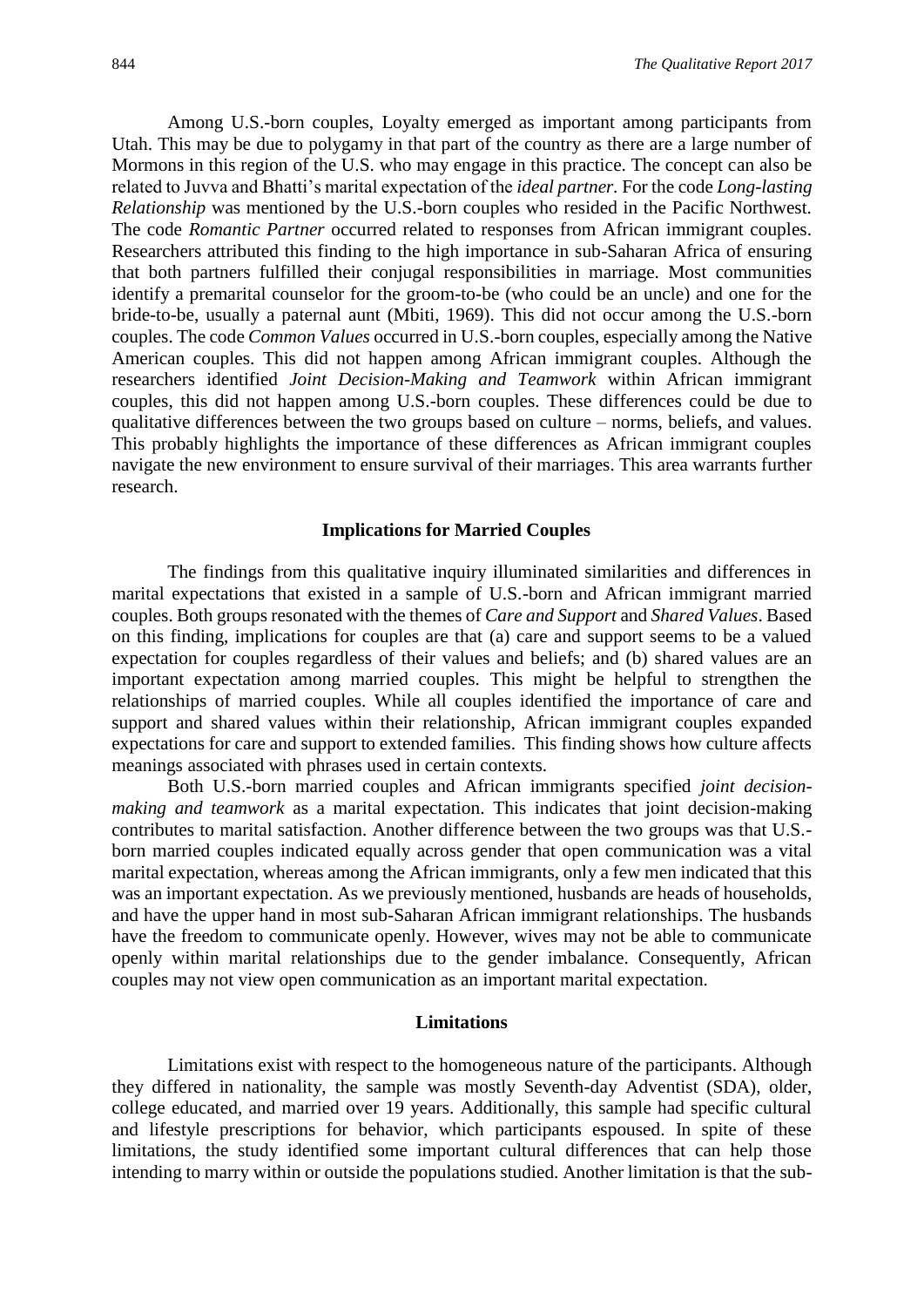Saharan African immigrants are at varying stages of acculturation. The findings from this study might not be applicable to the majority of sub-Saharan African married couples. Future research could explore marital expectations with younger couples. With understanding the impact marital expectations have on marital quality and stability, much can be learned from cross cultural analyses and impacts of acculturation.

#### **Conclusion**

The purpose of this research was to conduct a qualitative survey study to obtain a deeper understanding of marital expectations held by married African immigrants and U.S.-born couples. When sub-Saharan African immigrants live in the United States, they are immersed in cultures that are different from their own. We found some similarities and differences with respect to marital expectations between U.S.-born and African immigrant married couples. Care and support along with shared values appeared to be important marital expectations for both groups. The themes of joint decision-making, teamwork, and communication appeared more important for U.S.-born couples than the African immigrant group. However, differences existed within codes such as African-immigrant participants including extended family with immediate family within their expectations for care and nurturing. Additionally, U.S.-born couples emphasized loyalty more than their African immigrant counterparts. Future research should include a more diverse sample in religious beliefs, age, education and duration of marriage. Additionally, an examination of how expectations change or remain stable over time might also prove beneficial for marital expectations literature.

#### **References**

- Amato, P. R. (2000). The consequences of divorce for adults and children. *Journal of Marriage and the Family, 62*(4), 1269-1287.
- Ansell, N. (2001). Because it's our culture. (Re) negotiating the meaning of Lobola in Southern African secondary schools. *Journal of Southern African Studies, 27*(4), 697-716.
- Basu, A. M. (2000). Gender in population research: Confusing implications for health policy. *Population Studies 54*, 19-28.
- Bulanda, J. R., & Brown, S. (2007). Race-ethnic differences in marital quality and divorce. *Social Science Research, 36,* 945–967.
- Campbell, K., & Wright, D. W. (2010). Marriage today: Exploring the incongruence between American's beliefs and practices. *Journal of Comparative Family Studies, 41*(3), 329- 345.
- Christiansen, L. B. (2013). 'Respectable women' versus small houses: Feminist negotiations of sexual morality, marriage, and the challenge of HIV/AIDS in Zimbabwe. *Journal of Southern African Studies, 39*(3), 511-526.
- Cook, C. T. (2007). Polygyny: Did the Africans get it right? *Journal of Black Studies, 38*, 232- 250.
- Coontz, S. (2007). The origin of modern divorce. *Family Process, 46*(1), 7-16.
- Cramer, D. (2006). How a supportive partner may increase relationship satisfaction. *British Journal of Guidance & Counseling, 34*(1), 117-131.
- Dakin, J. D., & Wampler, R. S. (2008). Money doesn't buy happiness, but it helps: Marital satisfaction, psychological distress, and demographic differences between low and middle income clinic couples. *American Journal of Family Therapy, 36,* 300-311.
- DeKlyen, M., Brooks-Gunn, J., McLanahan, S., & Knab, J. (2006). The mental health of married, cohabiting, and non-coresident parents with infants. *American Journal of Public Health, 96*(10), 1836-1841.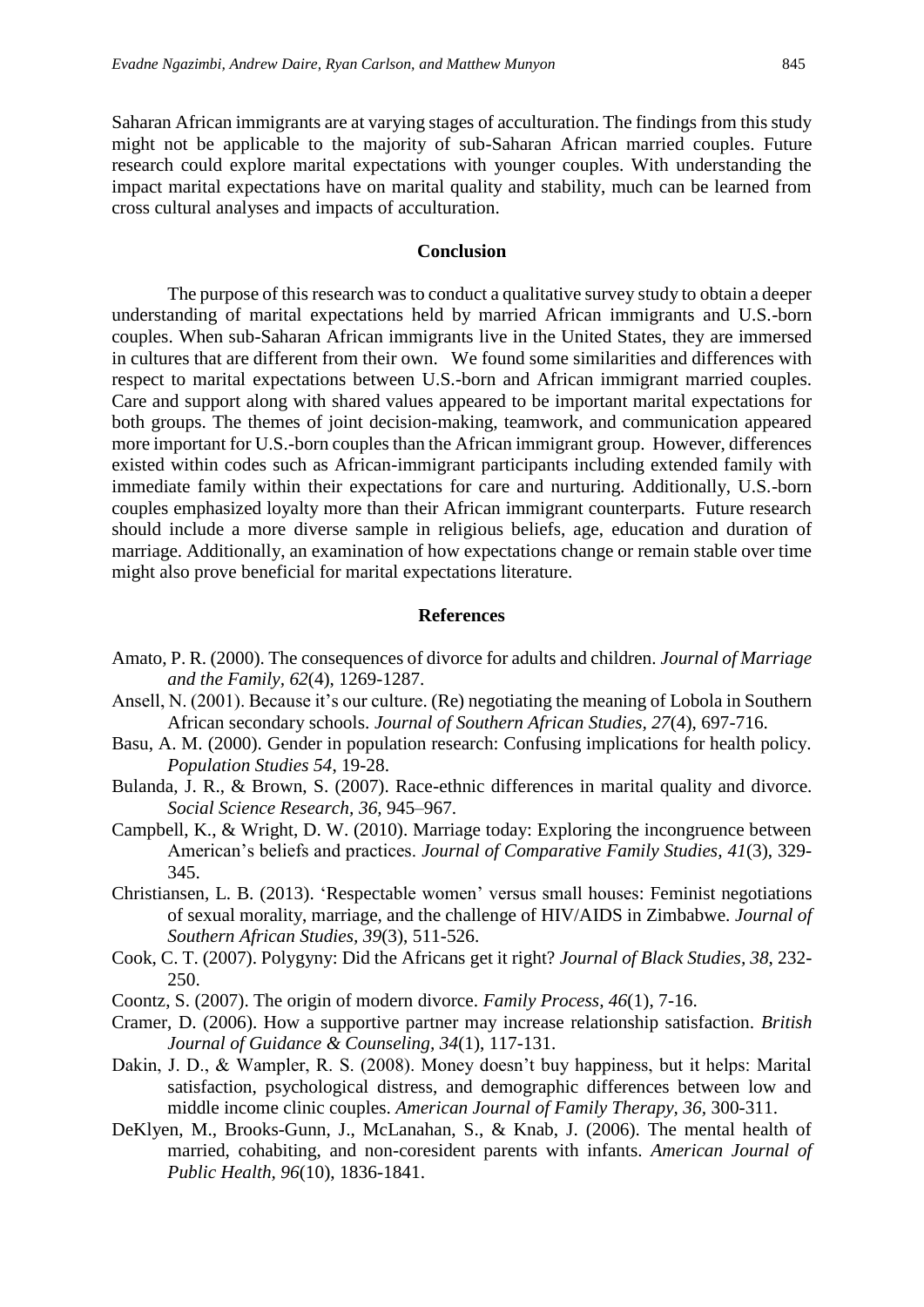- Dixon, L. J., Frousakis, N. N., & Schumm, J. A. (2012). A study of expectations and the marital quality of participants of a marital enrichment seminar. *Family Relations, 61*(1), 75-79.
- Ertman, M. M. (2010). Race treason: The untold story America's ban on polygamy. *Columbia Journal of Gender and Law, 19*(2), 288-366.
- General Conference of Seventh-day Adventists. (2008). *Fundamental beliefs.* Retrieved from <http://www.adventist.org/beliefs/fundamental/index.html>
- Gibson-Davis, C. M. (2009). Money, marriage, and children: Testing the financial expectations and family formation theory. *Journal of Marriage and Family, 71*(1), 146-161).
- Goody, J. (1973). Bridewealth and dowry in Africa and Eurasia. In J. Goody & S. J. Tambiah (Eds.), *Bridewealth and dowry* (pp. 1-58). Cambridge, UK: University Press.
- Hall, S. S. (2006). Exploring young adults' belief systems about marriage. *Journal of Family Issues, 27*(10), 1437-1458.
- Halford, W. K., Markman, H. J., & Stanley, S. (2008). Strengthening couples' relationships with education: Social policy and public health perspectives. *Journal of Family Psychology, 22*, 497-505.
- Hanson, W. E., Creswell, J. W., Clark, V. L. P., Petska, K. S., & Creswell, J. D. (2005). Mixed methods research designs in counseling psychology. *Journal of Counseling Psychology 52*(2), 224-235.
- Hunter, M. (2005). Cultural politics and masculinities: Multiple partners in historical perspective in KwaZulu-Natal. *Culture, Health & Sexuality, 7*(3), 209-223.
- Juvva, S., & Bhatti, R. S. (2006). Epigenetic model of marital expectations. *Contemporary Family Therapy, 28*(1), 61-72.
- Kim, H. S. (2011). Consequences of parental divorce for child development. *American Sociological Review, 76*(3), 487-511.
- Litzinger, S., & Gordon, K. C. (2005). Exploring relationships among communication, sexual satisfaction and marital satisfaction. *Journal of Sex & Marital Therapy, 31*(5), 409-424.
- Mamwenda, T. S., & Monyooe, L. A. (1997). Status of bridewealth in an African culture. *The Journal of Social Psychology, 137*(2), 269-271.
- Markman, H. J., & Rhoades, G. K. (2012). Relationship education research: Current status and future directions. *Journal of Marital and Family Therapy, 38*(1), 169-200.
- Marshall, C., & Rossman, G. B. (2006). *Designing qualitative research.* Thousand Oaks, CA: Sage Publications, Inc.
- Maswikwa, B., Richter, L., Kaufman, J., & Nandi, A. (2015). Minimum marriage age laws and the prevalence of child marriage and adolescent birth: Evidence of Sub-Saharan Africa. *International Perspectives on Sexual and Reproductive Health, 41*(2), 58-68.
- Mbiti, J. S. (1969). *African religions and philosophy.* Johannesburg, South Africa: Heinemann Educational.
- McLanahan, S. (2009). *Family instability and complexity after a nonmarital birth: Outcomes for children in fragile families* (Working Paper # 09-16-FF). Princeton, NJ: Princeton University, Center for Research on Child Wellbeing.
- McNulty, J. K., & Karney, B. R. (2004). Positive expectations in early years of marriage: Should couples brace for the best or brace for the worst? *Journal of Personality and Social Psychology, 86*(5), 729.
- Moustakas, C. (1994). *Phenomenological research methods.* Thousand Oaks, CA: Sage Publications.
- Ngazimbi, E. E. (2009). *Exploring the relationship between marital expectations and marital satisfaction between married African immigrant couples and United States born married couples.* (Unpublished Doctoral Dissertation). University of Central Florida, Orlando, FL.
- Ngazimbi, E. E., Daire, A. P., Munyon, M. D., Carlson, R. G., & Soto, D. (2013). Marital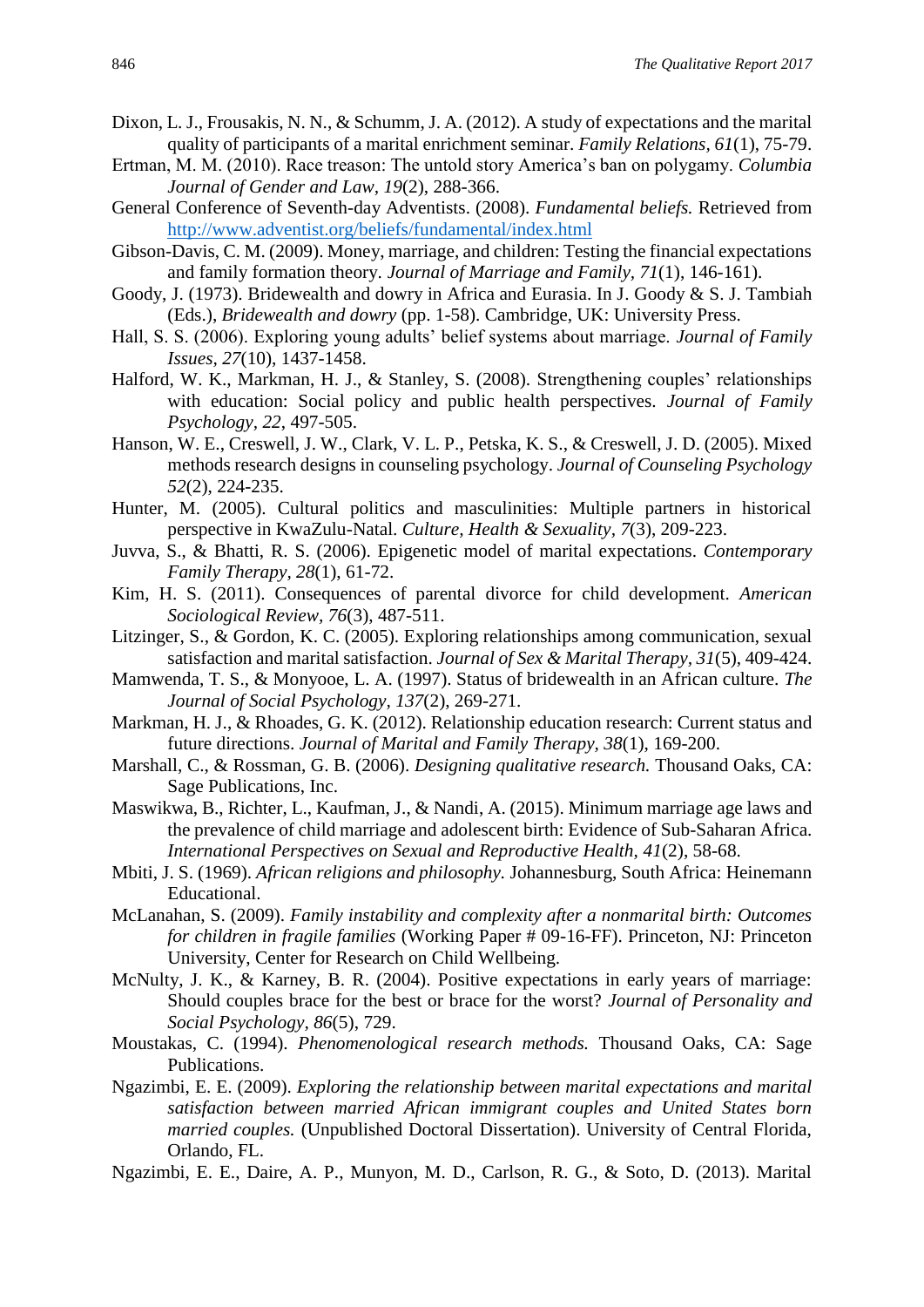expectations and marital satisfaction between married African immigrant couples and United States born married couples. *Journal of Psychology in Africa, (23)*2, 317-322.

- Nwoye, A. (2000). A framework for intervention in marital conflicts over family finances: A view from Africa. *The American Journal of Family Therapy, 28,* 75-87.
- Ouattara, M., Sen, P., & Thomson, M. (1998). Forced marriage, forced sex: The perils of childhood for girls. *Gender and Development, 6*(3), 27-33.
- Pazvakawambwa, I., Indongo, N., & Kazembe, L. N. (2013). Explaining marital patterns and trends in Namibia: A regression analysis of 1992, 2000 and 2006 demographic and survey data. *PLOS One, 8*(8), e70394.
- Pettifor, A. E., Measham, D. M., Rees, H. V., & Padian, N. S. (2004). Sexual power and HIV risk, South Africa. *Emerging Infectious Diseases, 10*(11).
- Rehman, U. S., & Hotlzworth-Munroe, A. (2007). A cross-cultural examination of the relation of marital communication behavior to marital satisfaction. *Journal of Family Psychology, 21*(4), 759-763.
- Ross, C. E., Mirowsky, J., & Goldstein, K. (1990). The impact of the family on health: Decade in review. *Journal of Marriage and Family, 52*, 1059–1078.
- Srinivasan, S. (2005). Daughters or dowries? The changing nature of dowry practices in South India. *World Development, 33*(4), 593-615.
- Thibaut, J. W., & Kelley, H. H. (1959). *The social psychology of groups.* New York, NY: Wiley.
- Timaeus, I. M., & Reynar, A. (1998). Polygynists and their wives in Sub-Saharan Africa: Analysis of five demographic and health surveys. *Population Studies, 52*(2), 145-162.
- Wertz, F. J. (2005). Phenomenological research methods for Counseling Psychology. *Journal of Counseling Psychology, 52*(2), 167-177.
- Whisman, M. A., Dixon, A. E., & Johnson, B. (1997). Therapists' perspectives of couple problems and treatment issues in couple therapy. *Journal of Family Psychology, 11*(3), 361-366.

# **Author Note**

Evadne E. Ngazimbi is an assistant professor in the Department of Counselor Education and Family Therapy at Central Connecticut State University in New Britain, CT. Correspondence regarding this article can be addressed directly to: [ngazevad@yahoo.com.](mailto:ngazevad@yahoo.com)

Andrew P. Daire is the Dean of the Virginia Commonwealth University School of Education, Richmond, VA. Correspondence regarding this article can also be addressed directly to: [apdaire@vcu.edu.](mailto:apdaire@vcu.edu)

Ryan R. Carlson is an assistant professor in the Counselor Education Department, University of South Carolina, Columbia, SC. Correspondence regarding this article can also be addressed directly to: [rcarlson@sc.edu.](mailto:rcarlson@sc.edu)

Matthew D. Munyon is Associate Director for Accreditation, Assessment, and Data Application (Office of the Dean), College of Education and Human Performance, University of Central Florida. Correspondence regarding this article can also be addressed directly to: [matthew.munyon@ucf.edu.](mailto:matthew.munyon@ucf.edu)

Copyright 2017: Evadne E. Ngazimbi, Andrew P. Daire, Ryan G. Carlson, Matthew D. Munyon, and Nova Southeastern University.